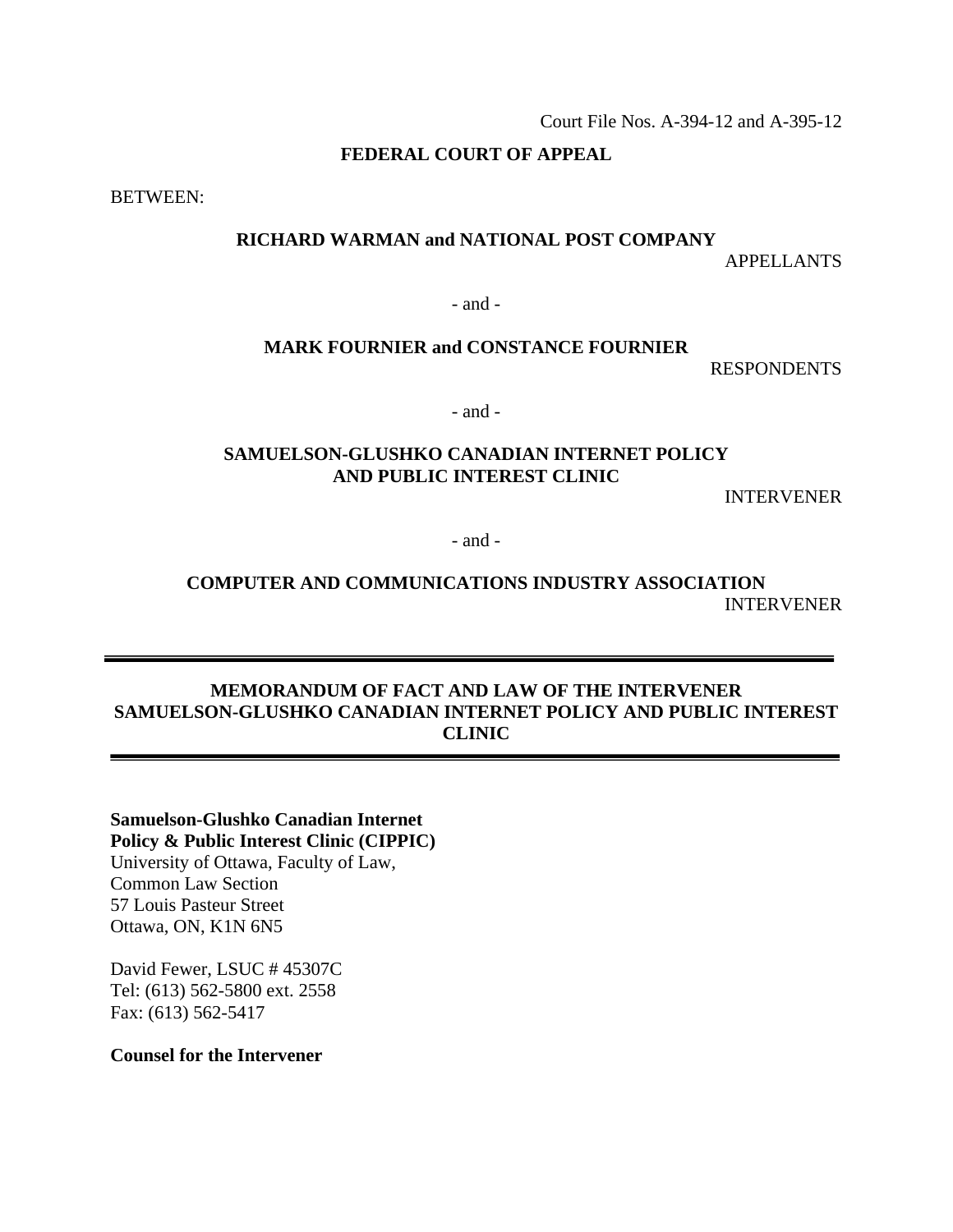#### TO: **THE REGISTRAR**

Federal Court of Appeal

AND TO: **Cassels Brock & Blackwell LLP**  2100 Scotia Plaza 40 King Street West Toronto, ON M5H 3C2

> Casey M. Chisick, LSUC #46572R Jason Beitchman, LSUC #564770 Tel: (416) 869-5403 Fax: (416) 644-9326

Solicitors for the Appellant, National Post Corporation

#### AND TO: **Brazeau Seller LLP**

55 Metcalfe Street Suite 750 Ottawa, ON K1P 6L5

James Katz, LSUC #49046K Tel: (613) 237-4000 ext. 267 Fax: (613) 237-4001

Solicitor for the Appellant, Richard Warman

#### AND TO: **Mark and Constance Fournier**

2000 Unity Road Elginburg, ON K0H 1N0

Tel: (613) 929-9265 Fax: (609) 379-8793

Respondents

## AND TO: **Fasken Martineau DuMoulin LLP**

55 Metcalfe St., Suite 1300 Ottawa, ON K1P 6L5

Jay Kerr-Wilson Ariel Thomas Tel: 613-236-3882 Fax: 613-230-6423

Solicitors for the Intervener, Computer and Communications Industry Association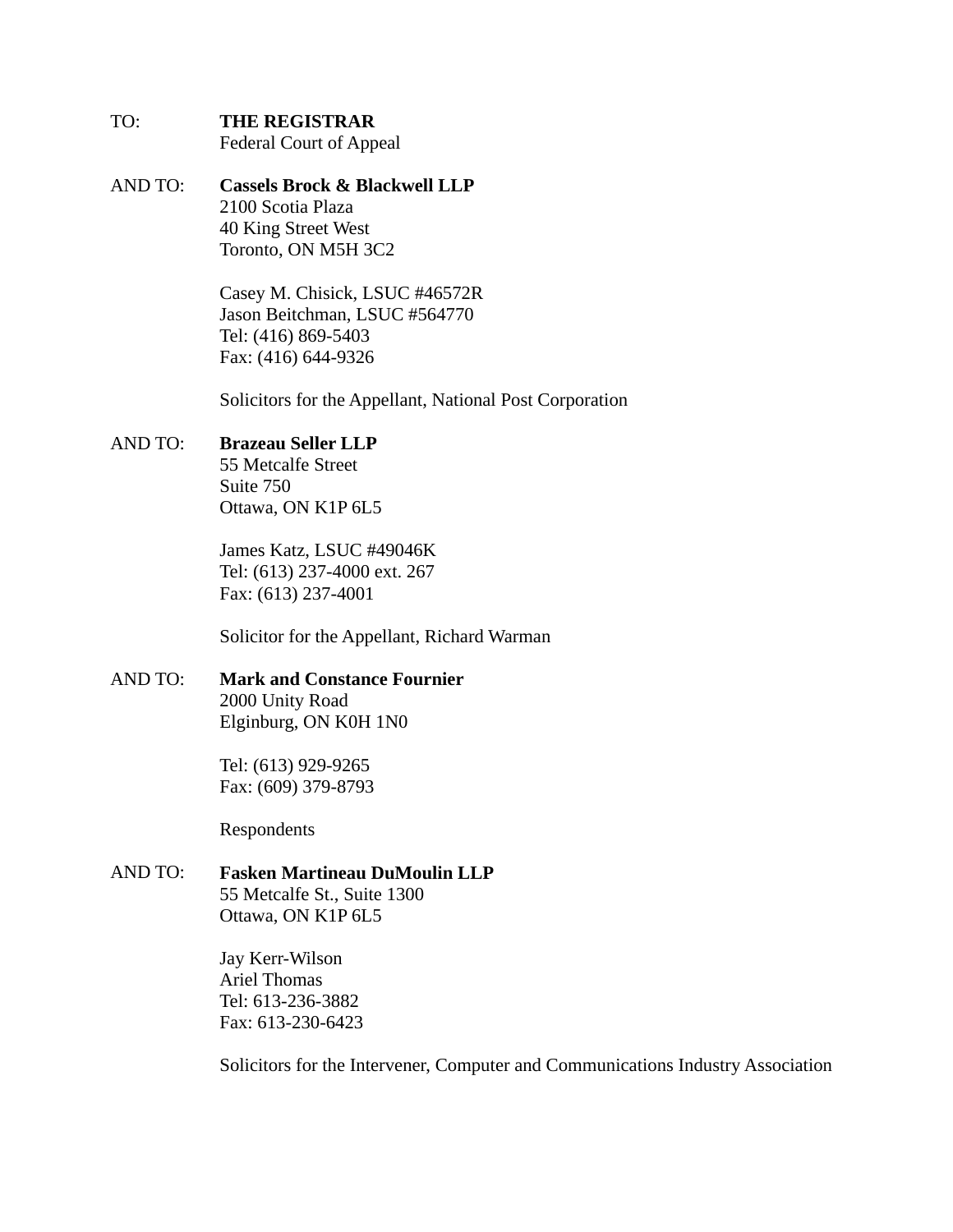## **TABLE OF CONTENTS**

| <b>TAB</b>            | <b>TITLE</b>                        | <b>PAGE</b>                 |
|-----------------------|-------------------------------------|-----------------------------|
|                       | PART I – FACTS                      |                             |
| $\mathcal{D}_{\cdot}$ | <b>PART II - ISSUES</b>             |                             |
| $\mathcal{R}$         | <b>PART III - SUBMISSIONS</b>       | $\mathcal{D}_{\mathcal{L}}$ |
| 4                     | PART IV - ORDER SOUGHT              | 20                          |
|                       | <b>PART V - LIST OF AUTHORITIES</b> | 2.1                         |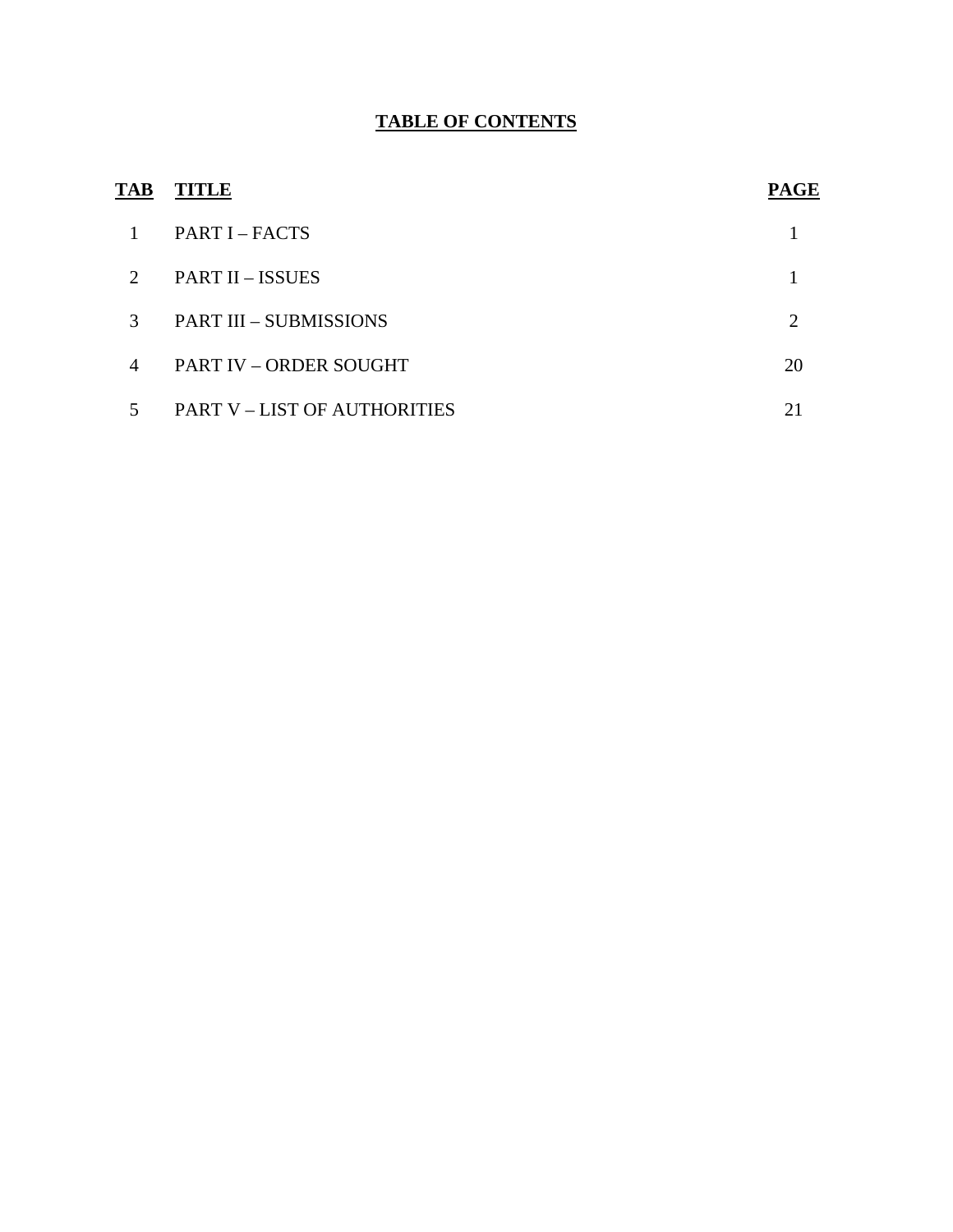#### **INTRODUCTION**

1. This appeal raises important issues concerning the interpretation of users' rights under the *Copyright Act*. It provides the Court with an opportunity to provide clarity and guidance on the liability of platforms for third party content, on what amounts to 'substantial' reproduction and on the proper application of fair dealing. An overzealous interpretation of what constitutes a substantial part of a reproduced work – or a narrow interpretation of the fair dealing provisions – would stifle the public availability of news content and have direct and far-reaching implications for Internet-based discourse and online research.

#### **PART I – FACTS**

2. The facts in this matter are ably presented in the factum of the Respondent. The appeal concerns two individual works. The first is a newspaper article authored by Jonathan Kay, a journalist with the National Post Company (National Post), and initially published in the National Post (the "Kay Work"). The National Post appellant granted the Warman appellant an exclusive licence to copyright in the Kay Work on January 13, 2010. The second work is a literary piece authored by the appellant, Richard Warman (the "Warman Work"). CIPPIC's intervention is primarily concerned with legal issues arising from the Kay Work.

**Appeal Book**, Vol. 1, Tab 7B, p. 103; Vol. 5, Tab 5, p. 72

## **PART II – ISSUES**

- 3. CIPPIC has been granted leave to intervene by this Honourable Court on the following issues: This appeal raises important issues concerning the interpretation of users' rights under the *Copyright Act*. The case provides the Court with an opportunity to provide clarity and guidance on the proper application of fair dealing for news reporting, and to uphold a user's right to access and reproduce insubstantial copies of a publicly available news reports for commentary and criticism. An overzealous interpretation of what constitutes a substantial part of a reproduced work – or a narrow interpretation of the fair dealing provisions – would undermine innovative online platforms and stifle the public availability of important content an discourse.
- 4. By order of this Honourable Court, the Samuelson-Glushko Canadian Internet Policy and Public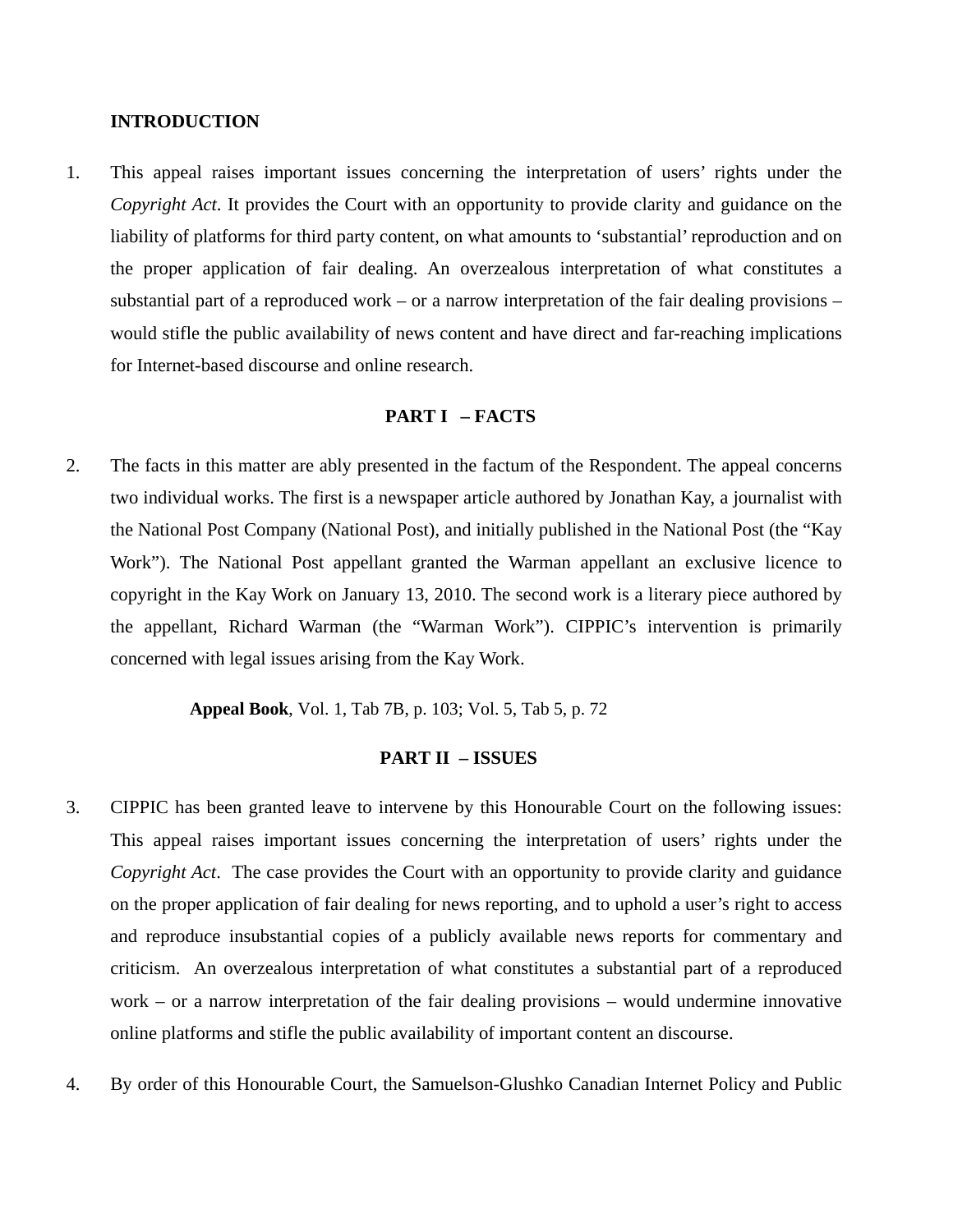Interest Clinic (CIPPIC) has sought and been granted leave to intervene on the six following issues:

- (i) What constitutes a 'substantial' reproduction under the *Copyright Act*;
- (ii) The interpretation of "distinctive", as stated in the definition of "work" in section 2 of the *Copyright Act*;
- (iii) The scope of copyright liability that an intermediary can incur for a work posted to its site by an arm's length party;
- (iv) Whether minor excerpting for the purpose of news reporting or criticism should be considered 'fair' dealing;
- (v) The interpretation of statutory conditions precedent to the fair dealing exceptions, as listed in section 29 and sections 29.1 and 29.2 of the *Copyright Act*; and
- (vi) The proper application of the statutory limitation period set out in subsection 41(1) of the *Copyright Act*, to works published on the Internet.

**Order of the Federal Court of Appeal**, dated June 11, 2013, Sharlow, L.A.

5. CIPPIC's written representations focus on the question of substantial reproduction, the scope of intermediary liability and the scope of remedies available after a limitation period is exhausted. In addition, CIPPIC has read and supports the position of the Intervener, the Computers and Communications Industry Association (CCIA) in respect of issues concerning fair dealing; the sufficiency of hyperlinking for attribution under the *Copyright Act*; and the proper application of the statutory limitation period for works available online.

#### **PART III – SUBMISSIONS**

6. CIPPIC will first address the proper test for substantial reproduction, followed by issues arising from attempts to impose liability onto platforms for the allegedly infringing acts of third parties. Finally, we will briefly address the scope of available remedies after the expiry of a limitation period.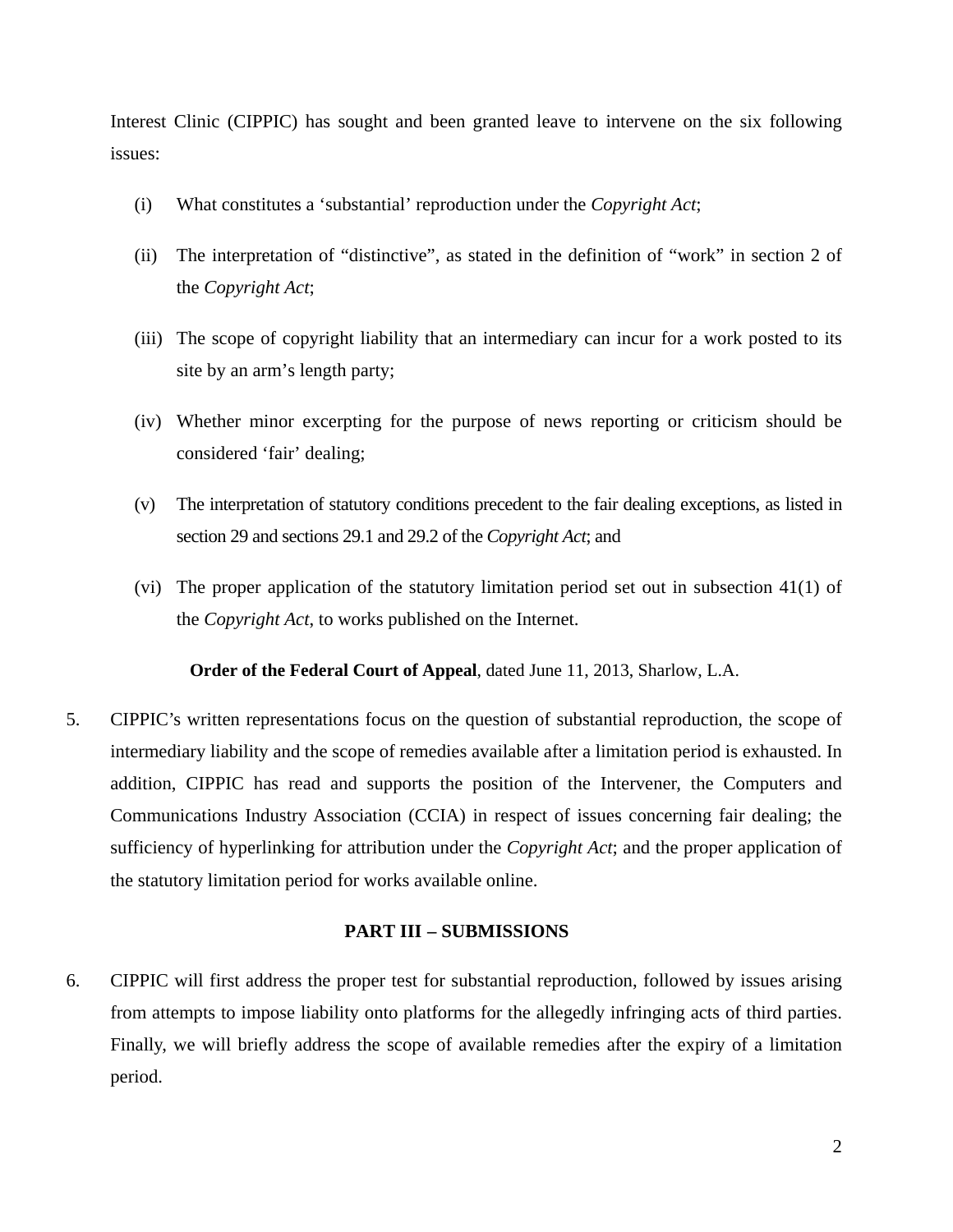# **A. THE COURT BELOW APPLIED THE APPROPRIATE TEST FOR SUBSTANTIAL REPRODUCTION**

- 7. Copyright law includes an inherent de minimis limitation the reproduction right is only engaged if a work is substantially reproduced. The National Post appellant proposes an expansive definition of the 'substantial reproduction' requirement which will have severe repercussions for online innovation, by burdening user-generated platforms with potential liability for minor acts of excerpting.
- 8. The court below applied the appropriate legal test when holding that the copying in question failed to reproduce the 'essence' of the original work and, therefore, was not substantial. In addition, the National Post Appellant overstates the conditions under which copyright may consist in a title, as well as the impact reproduction of a title might have when assessing substantiality.

## **(a) Copyright law offers sparse protection to titles**

9. Copyright law generally protects original works. However, the *Copyright Act* requires that titles be *independently* original *and* distinctive before they can be considered part of a protected work. These two additional hurdles to protection mirror a general aversion found in many common law jurisdictions against awarding copyright protection to titles:

> The argument of the appellant company would be the same, it seems, if the application of the title complained of had been to a picture or a statue. On this reasoning, it would be said that the title "Adam" applied to a work of statuary would be infringed if that title were used as that of a novel. These and other anomalous consequences justify the broad principle that in general a title is not by itself a proper subject-matter of copyright. As a rule, a title does not involve literary composition, and is not sufficiently substantial to justify a claim to protection.

*Copyright Act*, R.S.C. 1985, c. C-42, section 2, "Work"; *Fairfax Media Publications v. Reed International Books Australia*, [2010] FCA 984 (Australian Federal Court of Appeal), paras. 115-117; *Francis, Day & Hunter Ltd. v. Twentieth Century Fox Corp. Ltd.*, [1939] 4 All E.R. 192, 4 D.L.R. 353 (U.K. Privy Council), per Wright, L.J., pp. 197- 198

10. The term 'distinctive', in this context, must be defined with caution. As noted by the Privy Council in *Francis, Day and Hunter v. Twentieth Century Fox*: "It is, however, difficult to define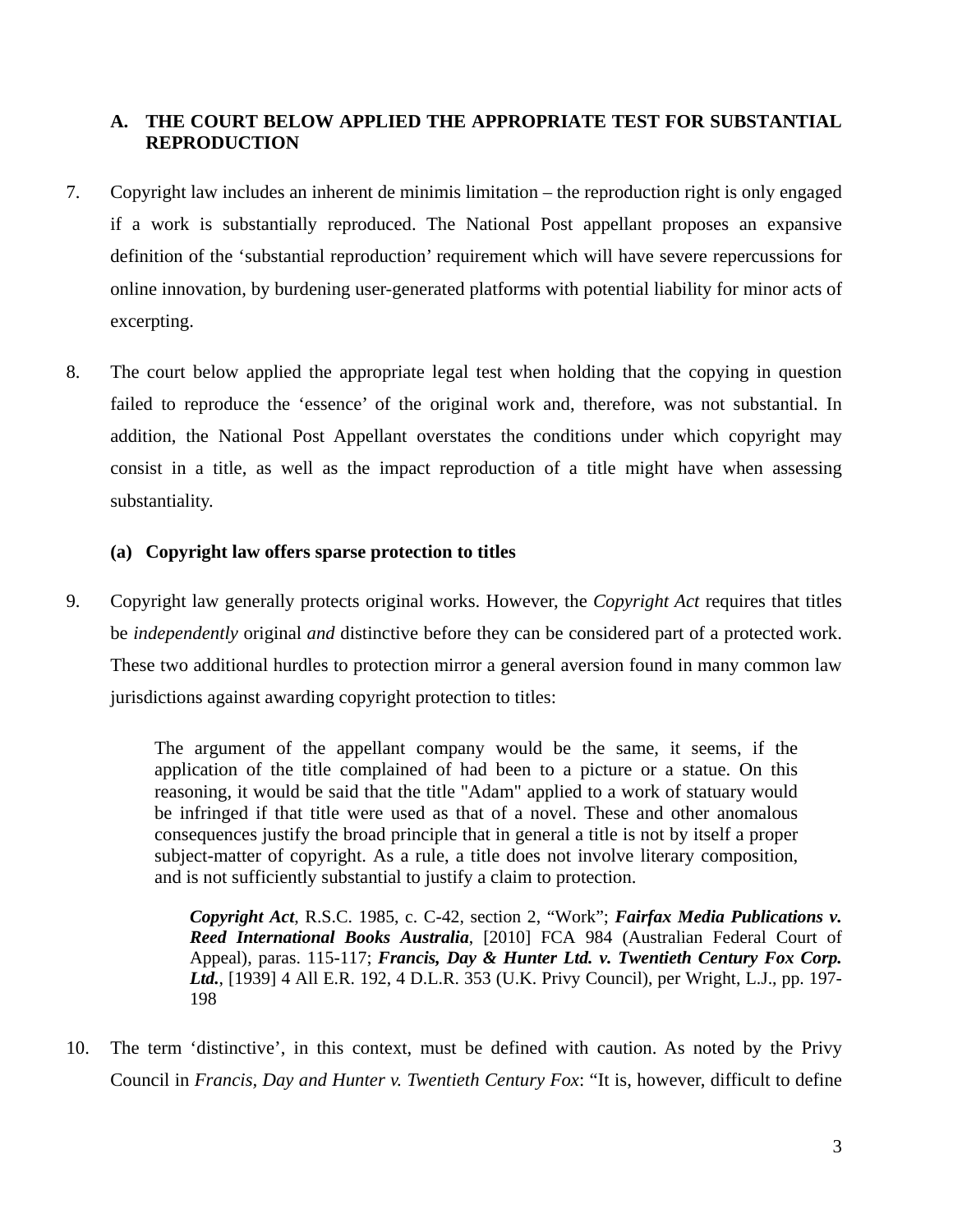satisfactorily the word "distinctive," since it cannot mean merely that the title is used to identify the particular work." Canadian courts have suggested that 'distinctive' should be defined as it is under Canadian trade-mark law, implying that confusion between the two works must be proven as a pre-condition to finding 'distinctiveness'.

> National Post, **Appellant's Memorandum of Fact and Law**, March 8, 2013, para. 64; *Francis, Day & Hunter Ltd. v. Twentieth Century Fox Corp. Ltd.*, [1939] 4 All E.R. 192, 4 D.L.R. 353 (U.K. Privy Council), per Wright, L.J.; *Flamand v. Société Radio-Canada*, [1967] 53 C.P.R. 217 (Que. S.C.)

## **(b) Even where a title is 'original and distinctive', its impact on substantial reproduction is minimal**

11. Even where a title is found to be distinctive and independently original, its reproduction is not automatically deemed 'substantial'. The impact of such a finding merely means that the title can be considered part of a work and not 'in the public domain': "That is to say, the title is to be treated as part of the work, provided that it is original and distinctive, whatever those words may connote. When that definition is read with s 3, the result is that to copy the title constitutes infringement only when what is copied is a substantial part of the work." Given the minimal protection attracted by titles generally, the mere addition of a title (even one that is distinctive and independently original) to an excerpt should not greatly alter the subtstantiality analysis.

> *Francis, Day & Hunter Ltd. v. Twentieth Century Fox Corp. Ltd.*, [1939] 4 All E.R. 192, 4 D.L.R. 353 (U.K. Privy Council), per Wright, L.J.

## **(c) The Substantial Reproduction Test Must Not be Unduly Expanded**

- 12. The test for substantial reproduction includes the following factors:
	- (a) the quality and quantity of the material taken;
	- (b) the extent to which the respondent's use adversely affects the applicant's activities and diminishes the value of the applicant's copyright;
	- (c) whether the material taken is the proper subject-matter of a copyright;
	- (d) whether the respondent intentionally appropriated the applicant's work to save time and effort; and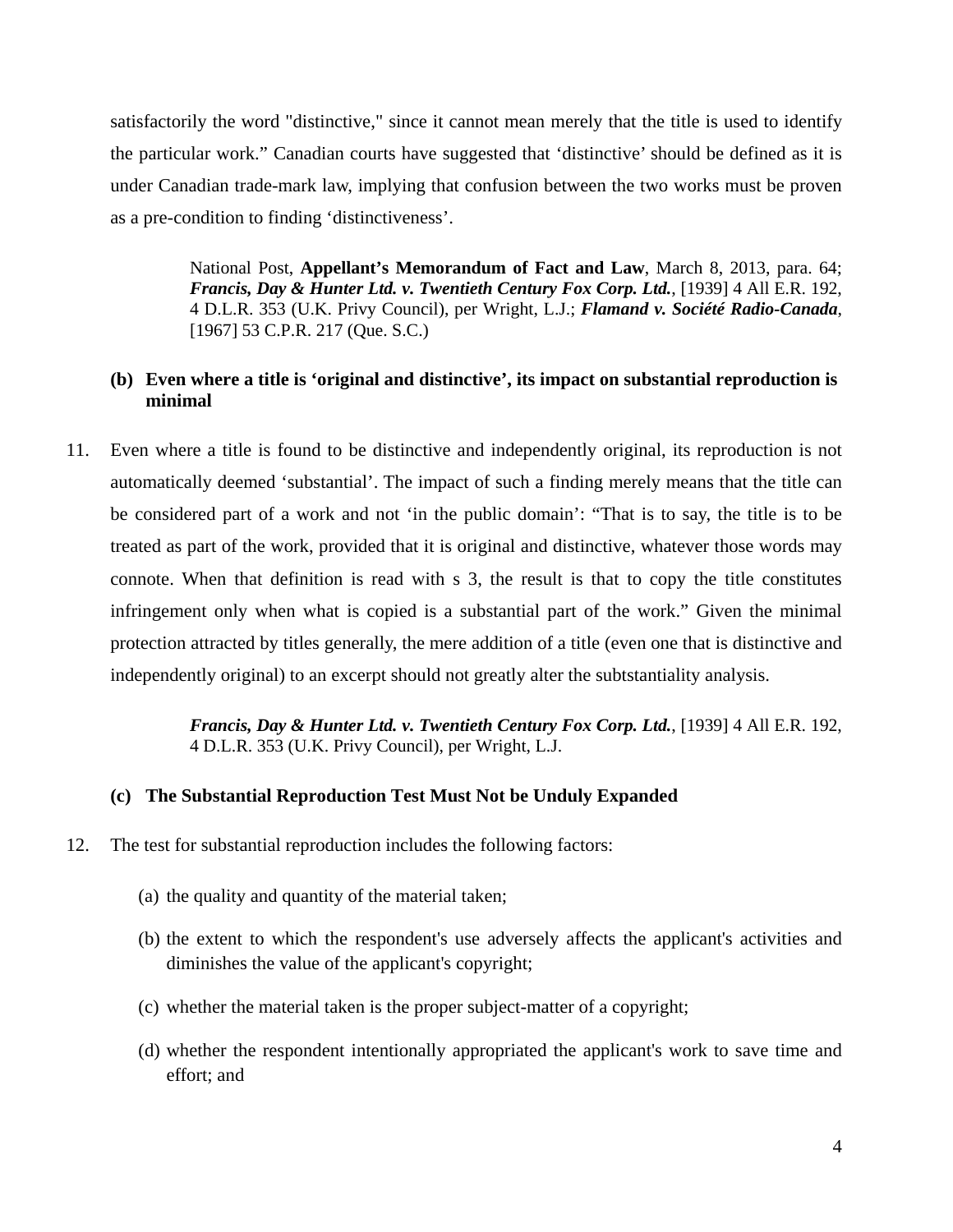(e) whether the material taken is used in the same or a similar fashion as the applicant's.

Overly expansive interpretations of the reproduction right should be avoided, as they grant copyright holders excessive control while disregarding user's rights.

> *Fairfax Media Publications v. Reed International Books Australia*, [2010] FCA 984 (Australian Federal Court of Appeal), para. 49; *Ice TV v. Nine Network Australia*, [2009] HCA 14 (High Court of Australia), para. 52; *Théberge v. Galerie d'Art du Petit Champlain Inc.*, 2002 SCC 34, per Binnie, J., paras. 27-28; *U & R Tax Services Ltd. v. H & R Block Canada Inc.*, [1995] 97 F.T.R. 259, 62 C.P.R. (3d) 257 (F.C.T.D.)

- 13. The Court below applied the proper legal test in assessing substantiality. The National Post appellant proposes an expansive legal test for substantial reproduction that overstates many elements of this analysis, while disregarding critical concerns properly relied upon by the court below. The Intervener does not take a position on whether the Court below committed a palpable and overriding error on the facts of this case.
- 14. **Quantitative.** With respect to the requisite quantitative analysis, the National Post Appellant argues the court below erred in considering 'percentages or proportions' in its analysis. Courts have confirmed that the substantial reproduction analysis is driven by qualitative factors. This means, on the one hand, that a proportionately large amount of reproduction may not engage owner's rights if qualitatively insubstantial, while, on the other hand, a proportionately small amount might be deemed 'substantial' if it includes the 'essence' of the work.

*Ice TV v. Nine Network Australia*, [2009] HCA 14 (High Court of Australia) (amount reproduced is large but not the original 'essence' of the work); *Fairfax Media Publications v. Reed International Books Australia*, [2010] FCA 984 (if a headline does not qualify for copyright protection independently, copying a large quantity of headlines is not substantial reproduction); National Post, **Appellant's Memorandum of Fact and Law**, March 8, 2013, para. 53

15. In spite of this qualitative focus, consideration of the quantitative amount copied (in proportion to the amount not copied) remains one factor in the assessment of substantial reproduction. Therefore, it is no error of law to consider the amount reproduced, in proportion to the work as a whole, when assessing whether reproduction is substantial or not.

> *Preston v. Twentieth Century Fox Canada*, [1990] 38 F.T.R. 183, 33 C.P.R. (3d) 242 (F.C.T.D.) ("Substantial similarity is not to be measured only by the quantity of matter reproduced from a copyrighted work, though that may be a significant factor"); *Hutton v.*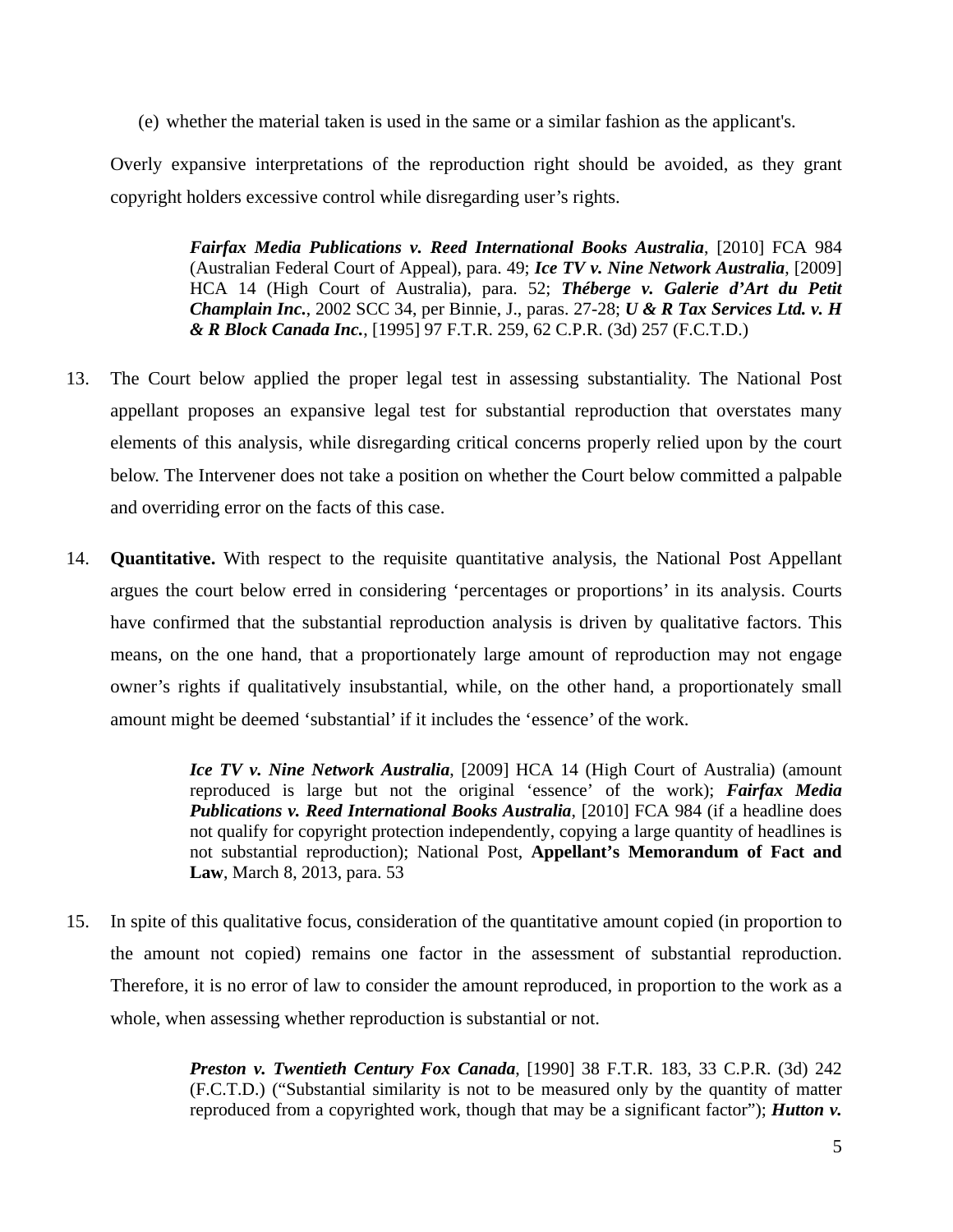*Canadian Broadcasting Corporation*, 1992 ABCA 39, para. 10; *Tomas Boaden Catering Ltd.*, [1995] 115 F.T.R. 236, 68 C.P.R. (3d) 275 (F.C.T.D.), paras. 3-6 (58% of two pages in defendant's work copied from the plaintiff's is not substantial reproduction if it consists primarily of generic terms not protected by copyright)

16. In addition, the National Post appellant argues that *any* reproduced elements that are "the expression of the intellectual creation of their author" should constitute an impermissible amount of reproduction. This would conflate the right to "reproduce *the work or any substantial part* thereof" granted to copyright holders by the *Copyright Act*, with the right to authorize or prohibit "reproduction by any means and in any form, *in whole or in part*", which Article 2(a) of Directive 2001/29 grants to copyright holders under European Union law.

> Council Directive **2001/29/EC**, [2001] O.J. L. 167/10, *on the harmonization of certain aspects of copyright and related rights in the information society*, Article 2(a) (E.U.); *Infopaq International A/S v. Danske Dagblades Forening*, 2009 ECR I-06569 (E.C.J.), paras. 9, 33, 36-45, 47; National Post, **Appellant's Memorandum of Fact and Law**, March 8, 2013, para. 54

- 17. **Qualitative.** The National Post Appellant also overstates the test for 'qualitative' substance by introducing new criteria into the substantial reproduction test. It argues that a reproduction will be substantial based on whether it is "an appropriation by the reproduction party of the skill and time and talent of the author"; whether it exhibits "distinct traits" that are "clearly identifiable" of the original publication; and whether the reproduction replicates the 'purpose' or 'objective' of the original work. This would effectively remove the 'substantial' component of the reproduction analysis, which should focus on whether the 'essence' of the work has been taken, and replaces it with 'similarity' and 'originality'. This proposed test will, in many scenarios, unjustifiably reduce the 'substantial' element of the reproduction obligation.
- 18. The National Post appellant seeks to effectively reduce the test for substantial reproduction to a mere assessment of originality. It argues that *any* appropriation of the original skill and judgment of the author amounts to 'substantial' reproduction:

Even if a relatively small amount of a work is reproduced, the reproduction may amount to infringement if, qualitatively, it constituted an appropriation by the reproducing party of the skill and time and talent of the author. […]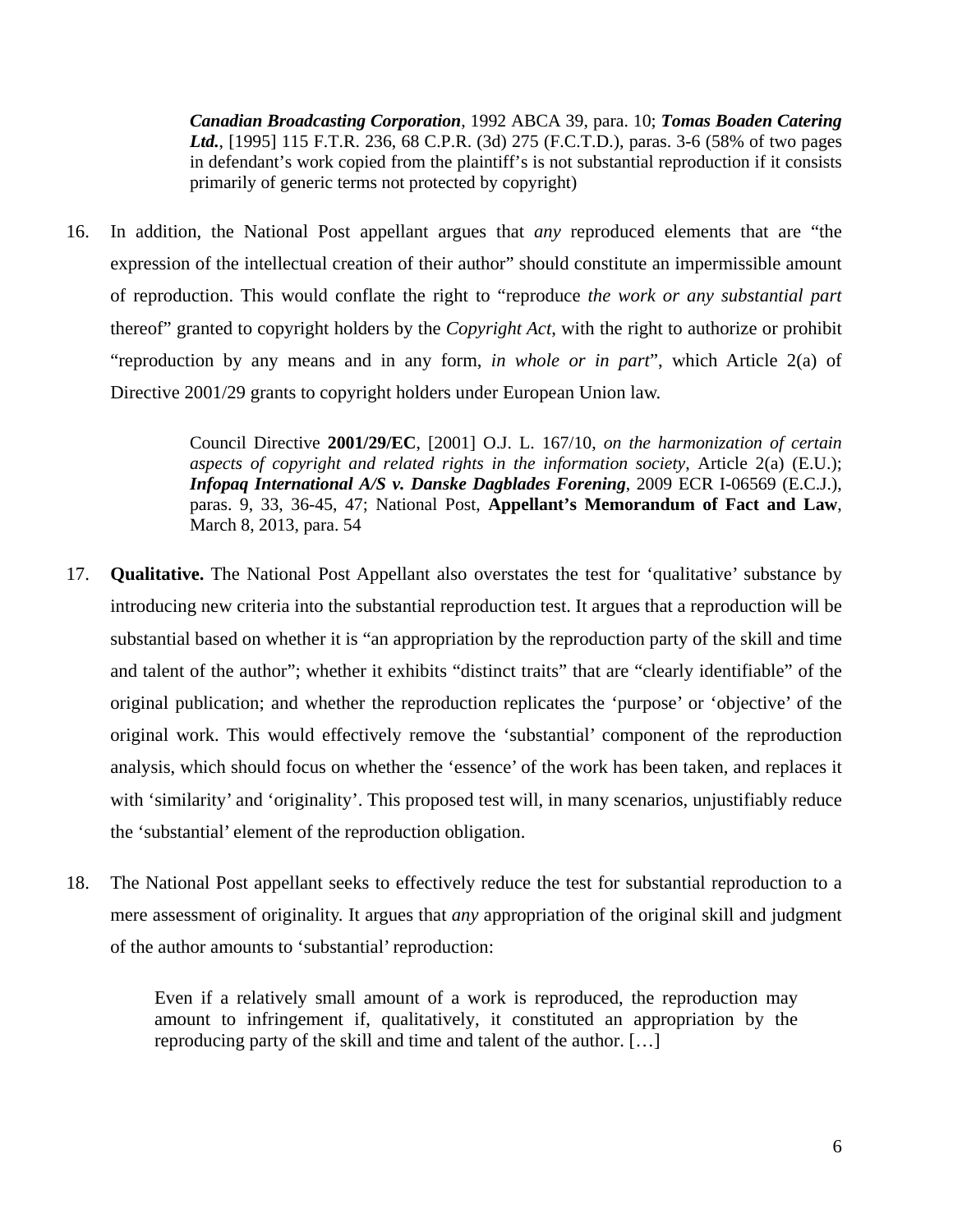Rather, the correct approach is to compare the reproduction to the work as a whole, assess the similarities between the two, and determine qualitatively whether the excerpt discloses an exercise of the author's skill and judgment.

In doing so, it seeks to expand the substantial reproduction test and, by extension, the scope of control awarded to rights holders over elements of their works. While the independent originality of excerpts from a work is an important factor – if not a pre-requisite – for establishing substantial reproduction, originality is not in and of itself sufficient.

> National Post, **Appellant's Memorandum of Fact and Law**, March 8, 2013, paras. 56, 61

19. Originality of an excerpt is an important factor in assessing whether substantial reproduction has occurred. An excerpt from an original work which, in and of itself, is not an original display of skill and judgment cannot be deemed 'substantial'. As Professor Vaver explains:

> One should first screen out what cannot in law be a substantial part. "Part" means portion, not "particle". A copyright owner cannot therefore control every particle of her work as a whole…More generally, something that is insubstantial in itself—and therefore unlikely to have copyright—will not become substantial simply by being included in a larger original work…two or three seconds from a three-minute recording is a mere particle; the sound, while perhaps of value to the taker, should not affect the value of the source work as a whole and so should be outside the copyright owner's control. Performers and record companies nevertheless continue to make such risible claims, sometimes successfully, sometimes not.

Referring to a recent Australian decision, J.S. McKeown explains: "A finding that one party has 'appropriated' skill and labour is not determinative of the issue of whether a reproduction of a substantial part of a work has occurred. The legislation in Australia like the Canadian Act does not refer to 'misappropriation'." If 'substantial reproduction' were to include excerpts that were *not* independently original, it would expand copyright control to excessive lengths.

> D. Vaver, "**Intellectual Property Law: Copyright, Patents, Trade-Marks**", *2nd Ed.*, (Toronto: Irwin Law, 2011), pp. 182-183; J.S. McKeown, "**Fox on Canadian Law of Copyright and Industrial Design**", Digital Edition, (Toronto: Thomson Reuters Canada, 2013), Section 21:2(c)

20. Where a compilation exhibits skill and judgment in the arrangement of elements that, in and of themselves, could not be protected by copyright, it is the arrangement itself that cannot be substantially reproduced, not the constituent elements: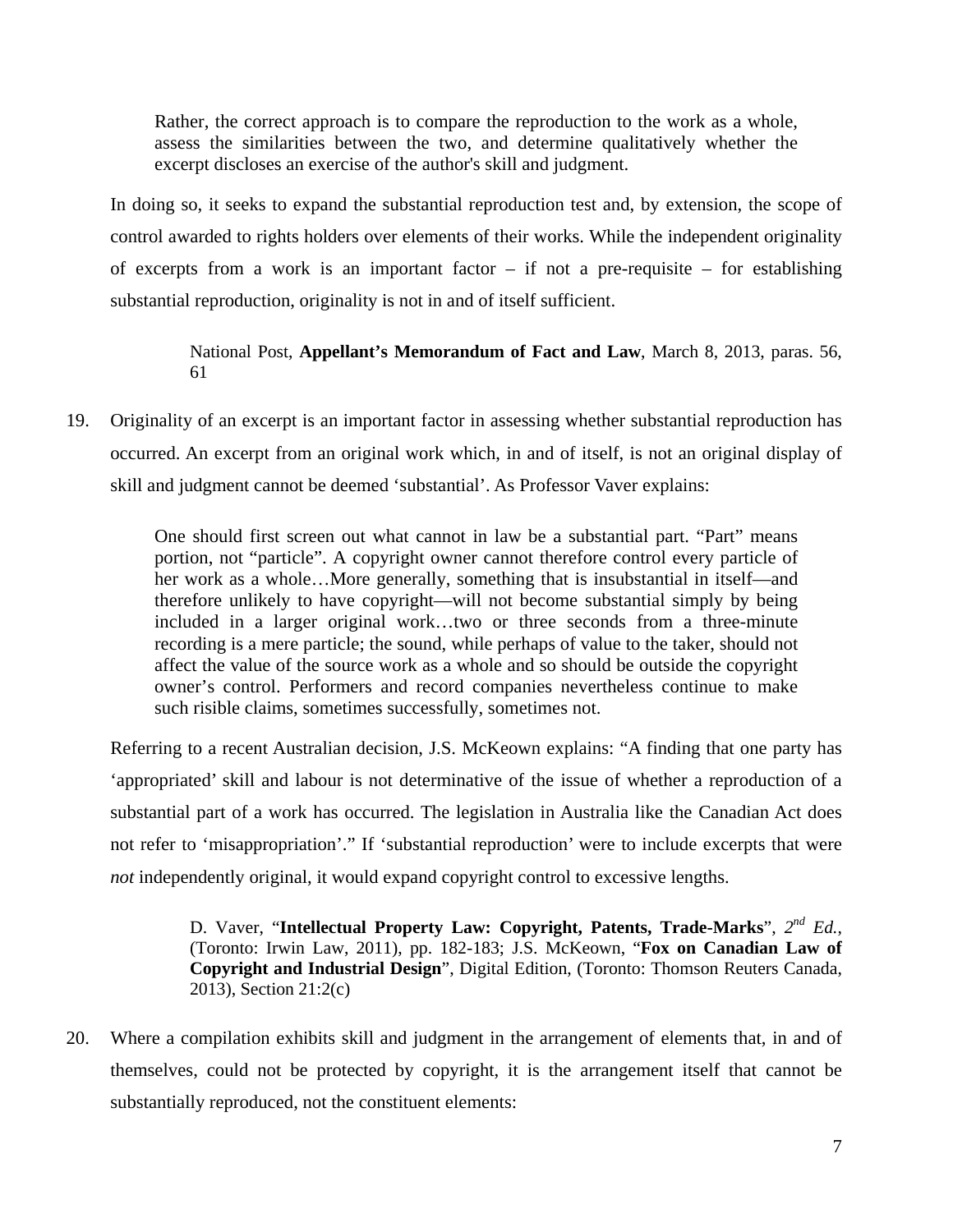Whether a part is substantial must be decided by its quality rather its quantity. The reproduction of a part which by itself has no originality will not normally be a substantial part of the copyright and therefore will not be protected. For that which would not attract copyright except by reason of its collocation will, when robbed of that collocation, not be a substantial part of the copyright and therefore the courts will not hold its reproduction to be an infringement. It is this, I think, which is meant by one or two judicial observations that "there is no copyright" in some unoriginal part of a whole that is copyright. They afford no justification, in my view, for holding that one starts the inquiry as to whether copyright exists by dissecting the compilation into component parts instead of starting it by regarding the compilation as a whole and seeing whether the whole has copyright. It is when one is debating whether the part reproduced is substantial that one considers the pirated portion on its own.

Simply reproducing an element of a work that, in and of itself, cannot sustain copyright protection is not 'substantial' reproduction: "If the author would not have copyright in the part standing alone, the part reproduced will not be a substantial part."

> *Ladbroke (Football) v. William Hill (Football) Ltd.*, [1964] 1 All ER 465 (U.K. H.L.), p. 481, per Pearce, L.J.; *Warwick Film Productions v. Eisinger*, [1969] 1 Ch. 508, (U.K. Ch. Div.), pp. 532-533; *Fairfax Media Publications v. Reed International Books Australia*, [2010] FCA 984 (AU. F.C.A.), para. 116; *Prism Hospital Software Inc. v. Hospital Medical Records Institute*, [1994] 57 C.P.R. (3d) 129 (B.C.S.C.), para. 600; *Preston v. Twentieth Century Fox Canada*, [1990] 38 F.T.R. 183, 33 C.P.R. (3d) 242 (F.C.T.D.), pp. 24-25

21. It is important to assess whether a given excerpt is at *least* capable of exhibiting original skill and judgment independently. The qualitative aspect of the substantial reproduction test cannot, however, be reduced to an assessment of original skill and judgment in the excerpt. An excerpt that exhibits independent original skill and judgment will not qualify as substantial reproduction if it does not capture the 'essence' of the original work.

#### *Robertson v. Thomson Corp.*, 2006 SCC 43, paras. 38-41

22. A newspaper contains "much originality", including "…the arrangement of articles, the arrangement of advertisements and pictures, and the fonts and styles used." However, a newspaper is only substantially reproduced if its "true essence" is copied and this 'true essence' lies in "the selection of stories…that resonate in the hearts and minds of readers."

#### *Robertson v. Thomson Corp.*, 2006 SCC 43, paras. 38-41

23. Titles, for example, are only included as part of a work if they are independently original and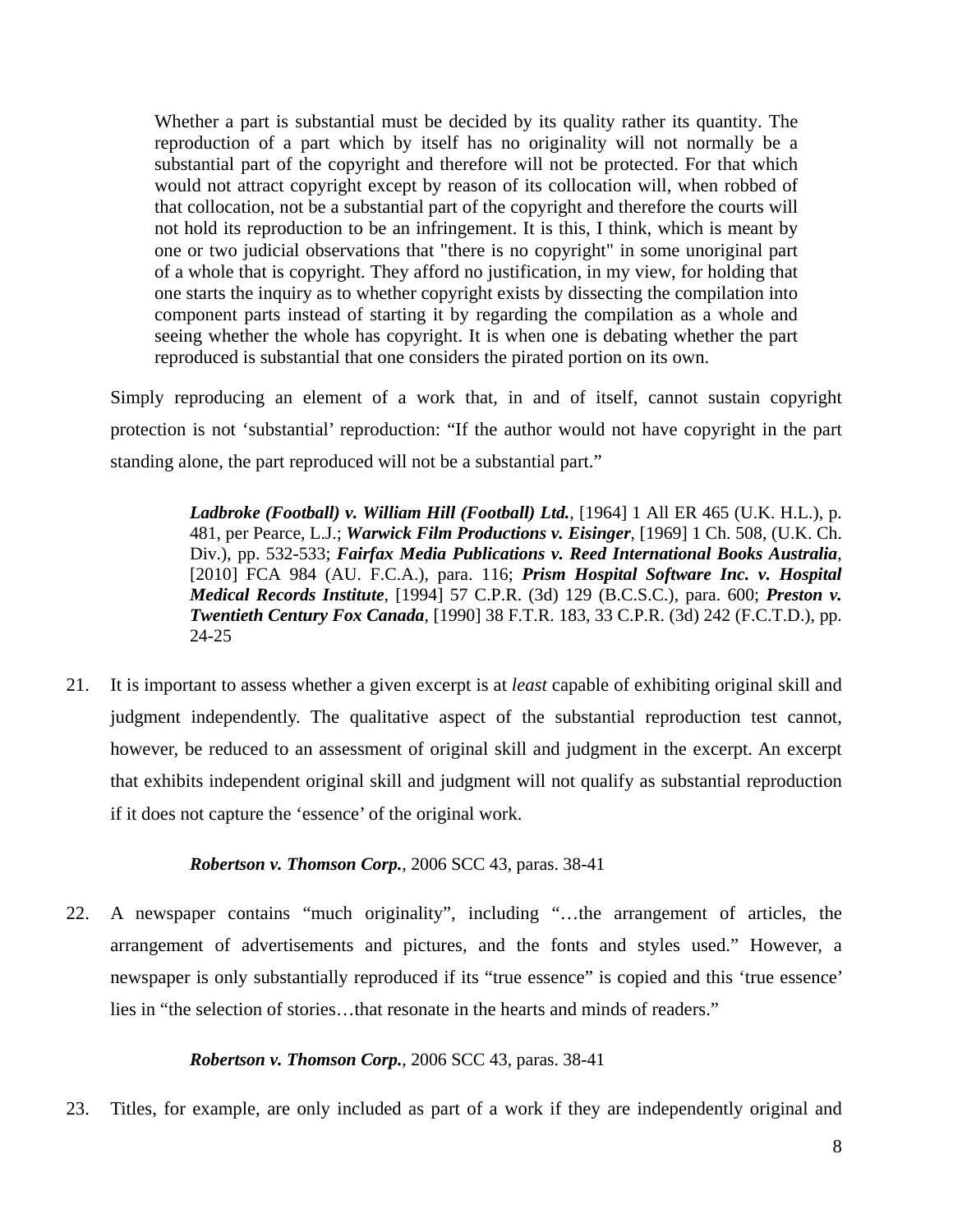distinctive. However, as the Privy Council explained in *Francis, Day & Hunter v. Twentieth Century Fox*, even where the title is independently original, its reproduction is not automatically deemed 'substantial':

The definition (v.) does not, in their Lordships' judgment, mean that the title of a work is to be deemed to be a separate and independent "work." Work is to include "the title thereof," that is to say, the title is to be treated as part of the work, provided that it is original and distinctive whatever these words may connote. When that definition is read with s. 3, the result is that to copy the title constitutes infringement only when what is copied is a substantial part of the work.

An original string of words, indicative of skill and judgment, can be freely reproduced unless it is reproduced alongside a substantial part of the original work.

> *Francis, Day & Hunter Ltd. v. Twentieth Century Fox Corp. Ltd.*, [1939] 4 All E.R. 192, 4 D.L.R. 353 (U.K. Privy Council), per Wright, L.J., pp. 198-199

24. In *King Features Syndicate, Inc. v. Lechter.,* the defendant had reproduced a character from the well-known comic strip 'Popeye' along with the word 'Popeye' itself on a line of watches. The court held that the name "Popeye" was, in and of itself, 'original'. However, its reproduction can only be 'substantial' when presented in combination with reproductions of other elements of the work – namely, a graphical representation resembling the character 'Popeye'. Reproduction of 'Popeye' in absence of the graphical representations was found to be insubstantial.

*King Features Syndicate Inc. v. Lechter*, [1950] 12 C.P.R. 60 (Ex. Ct.), paras. 12-13, 21

25. To avoid conferring copyright protection on elements of a work that would not normally be protected, it is important to ensure that an allegedly infringing reproduction is *capable* of exhibiting independent skill and judgment. Where independent skill and judgment exist, however, the proper focus of the substantial reproduction analysis is on whether the 'essence' of the work has been reproduced, not on whether skill and judgment has been misappropriated. Australia's highest court recently emphasized the "dangers when applying the Act of adopting the rhetoric of 'appropriation' of 'skill and labour'" when the proper focus of the substantial reproduction analysis is the relevant original work of the author, and whether its 'essence' has been reproduced.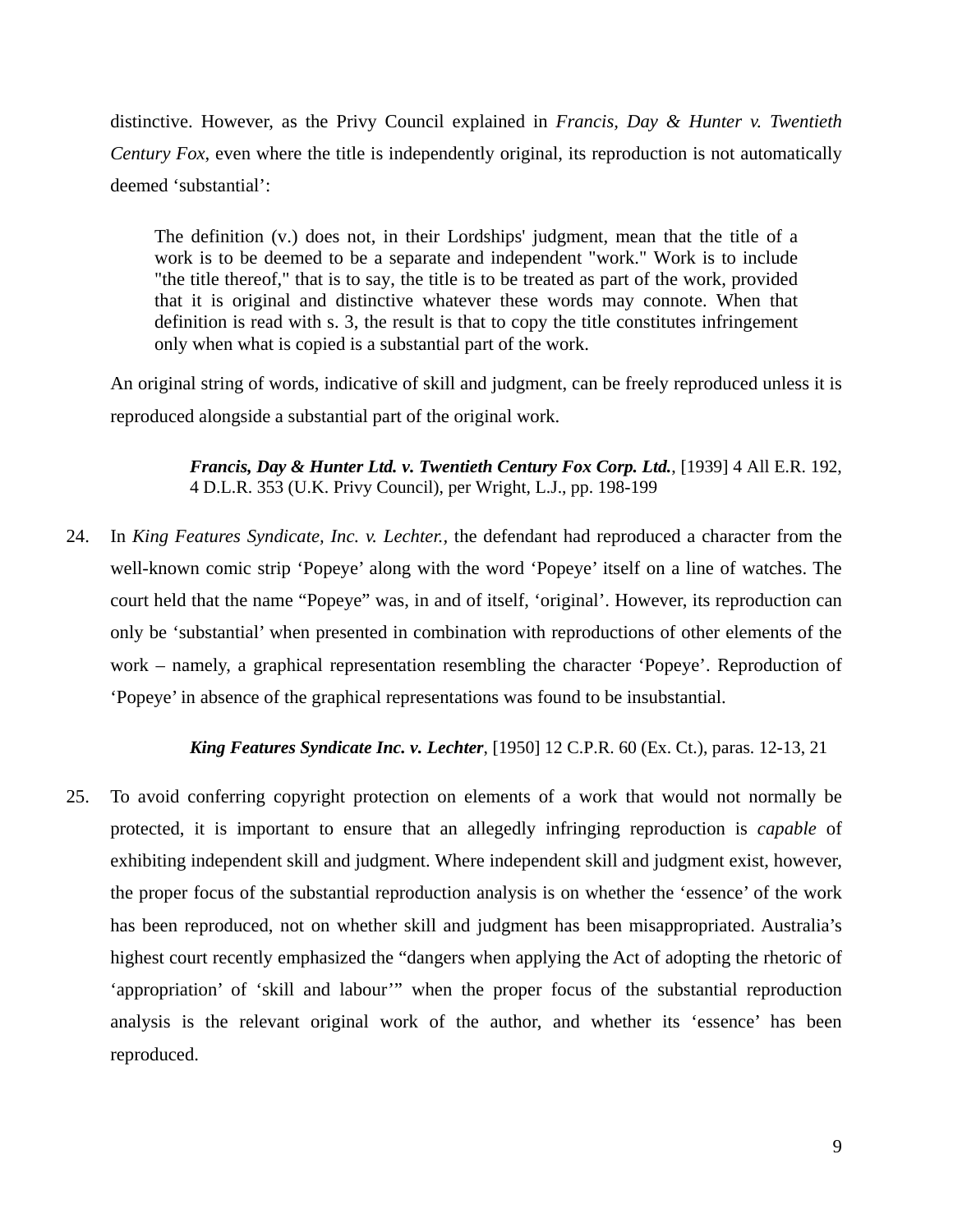*Ice TV v. Nine Network Australia*, [2009] HCA 14 (High Court of Australia), per Gummow, Hayne and Heydon, JJ., paras 131-132; 155-157

26. In seeking to distinguish between the 'essence' of the work – its "commentary and original thought as expressed by the author" – and non-essential elements such as the introductory and background factual recitation on which the commentary was based, the court below applied the correct legal standard for qualitatively assessing reproduction. The 'essence' of a work does not, as the National Post appellant claims, hinge on the original skill and judgment found in an excerpt. Nor can it be reduced to whether the reproduced elements are "clearly identifiable as the original work" or whether the excerpts in question convey the *purpose* of the original work (in this case, "to criticize Mr. Warman").

#### *Warman v. Fournier*, 2012 FC 803, para. 25; National Post, **Appellant's Memorandum of Fact and Law**, March 8, 2013, paras. 57-58

27. The need for identifiability is important to establish an evidentiary question in cases where it is not clear that direct copying occurred. In such cases, where the reproduction in question only resembles the original, an assessment of identifiability, focusing on substantial similarity and distinctive traits common to the two works is important to assessing whether the excerpt in question was, in fact, inspired by the original work. Even where similarities between two works exist and direct copying can be presumed, plaintiffs must still establish that the reproduction in question *substantially* reproduces the original. However, in a case such as this, where the excerpt in question is directly and purposefully taken from the original work, factors such as 'identifiability', 'similarity' and distinctive traits' can do little to advance the analysis, as the causal connection between the original and the excerpt is not in doubt.

> *Atomic Energy of Canada Limited v. AREVA NP Canada Ltd.*, 2009 FC 980, paras. 35- 37; *Prism Hospital Software Inc. v. Hospital Medical Records Institute*, [1994] 57 C.P.R. (3d) 129 (B.C.S.C.), para. 599; *U & R Tax Services Ltd. v. H & R Block Canada Inc.*, [1995] 97 F.T.R. 259, 62 C.P.R. (3d) 257 (F.C.T.D.), para. 35; National Post, **Appellant's Memorandum of Fact and Law**, March 8, 2013, para. 57

28. The National Post appellant also seeks to reduce the 'essence' of a work to any element of that work which conveys the objective or purpose of the work ("The 'essence' and 'principal features' of the Kay Work, which are to criticize Mr. Warman…are reproduced entirely, notwithstanding the fact that not all of the words of the original work are reproduced."). To the contrary, the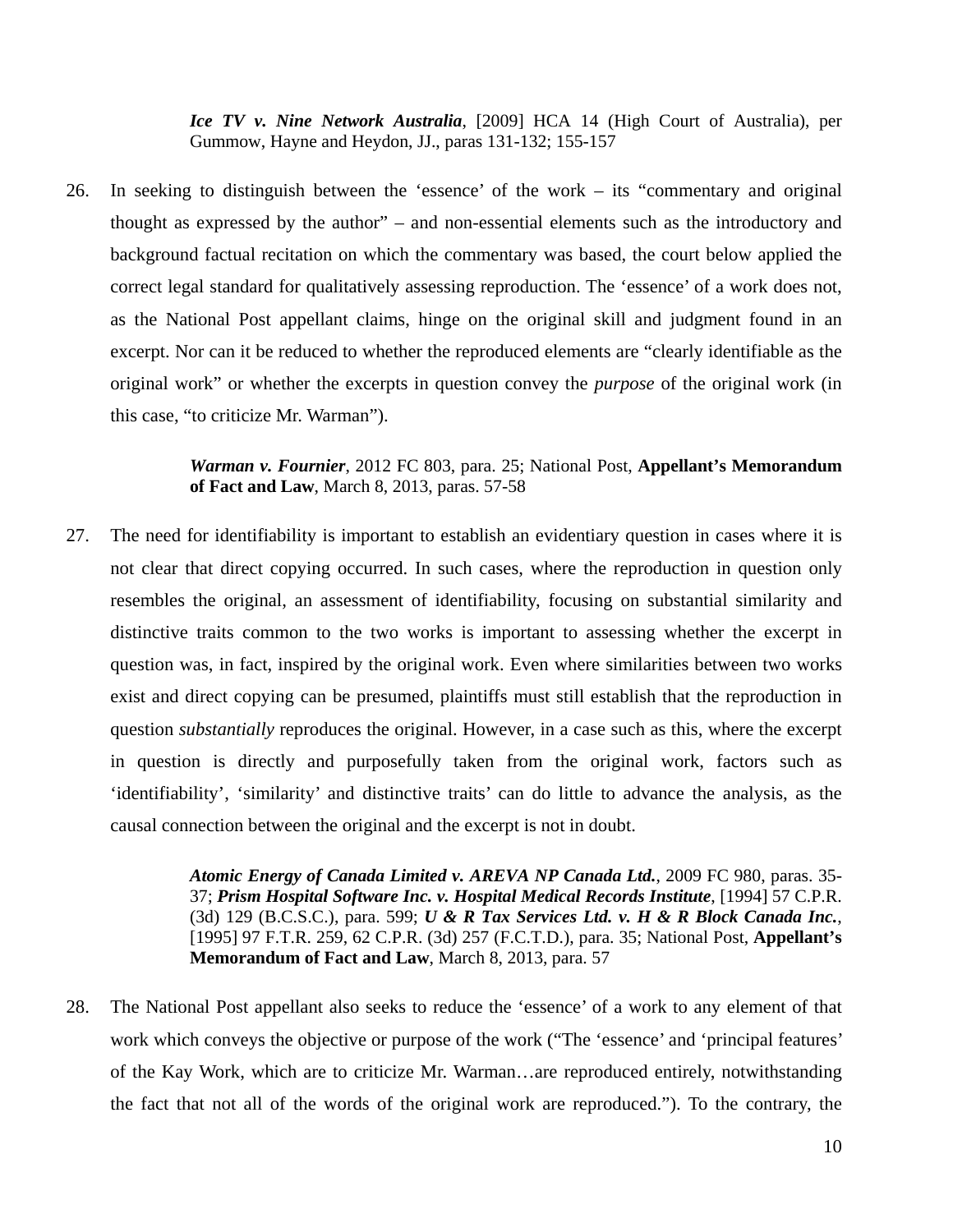substantial reproduction test is formulated precisely to *avoid* conferring copyright protection over high-level ideas and purposes. The "true essence of the originality" in a work comprises those elements of its original expression that "resonate in the hearts and minds of readers", not mere introductory comments and background facts.

> *Robertson v. Thomson Corp.*, 2006 SCC 43, para. 39; National Post, **Appellant's Memorandum of Fact and Law**, March 8, 2013, para. 58

29. Courts have held that the essential element of a work cannot be generic, and must include what is truly at the core of the work in question. While a headline, for example, typically "encapsulates the whole of the story, comes first in the story and is prominent in the literary construction of the story", its copying will not typically be deemed 'substantial'. (*Fairfax*) While there are many original elements in a newspaper, for example, the "true essence" of its originality lies in its selection of stories. (*Robertson*) Copying two entire scenes directly from a play does not capture the 'essence' of that play if the reproduction was only "in the nature of dramatic situations or scenic effects." (*Chatterton*) The literary 'essence' of a song is not its 'opening slogan' or 'hook' unless, at minimum, the musical accompaniment is reproduced in addition to the words themselves. (*Shewan*) Copying *many* words directly from one menu to another does not capture the 'essence' of the original work if the words taken are 'generic'. (*Tomas*) Copying one sentence, even one 'embodying' an important and central idea, does not constitute substantial copying. (*JHP*)

> *Fairfax Media Publications v. Reed International Books Australia*, [2010] FCA 984 (AU. F.C.A.), paras. 113-117; *Robertson v. Thomson Corp.*, 2006 SCC 43, para. 39; *Chatterton v. Cave* (1878), 3 App. Cas. 483 (U.K. H.L.), per Blackburn, L.J., p. 503; *Shewan v. Canada (Attorney General)*, [1999] 87 C.P.R. (3d) 475 (ON S.C.), paras. 104- 110; *Tomas Boaden Catering Ltd.*, [1995] 115 F.T.R. 236, 68 C.P.R. (3d) 275 (F.C.T.D.), paras. 3-6; *JHP Ltd. v. BBC Worldwide Ltd.*, [2008] EWHC 757 (U.K. Ch.), paras. 49- 50(a)

30. In identifying those elements of the work's original expression that are its 'essence', the court below properly attempted to focus on the elements that actually expressed the objective of the article (the "commentary and original thought as expressed by the author") not the "opening 'hook'" and background factual summary which formed the precursor to this analysis. The article in question was written "to criticize Mr. Warman". While specific demarcation lines will differ depending on the specific facts from one article to another, where the point of an article is to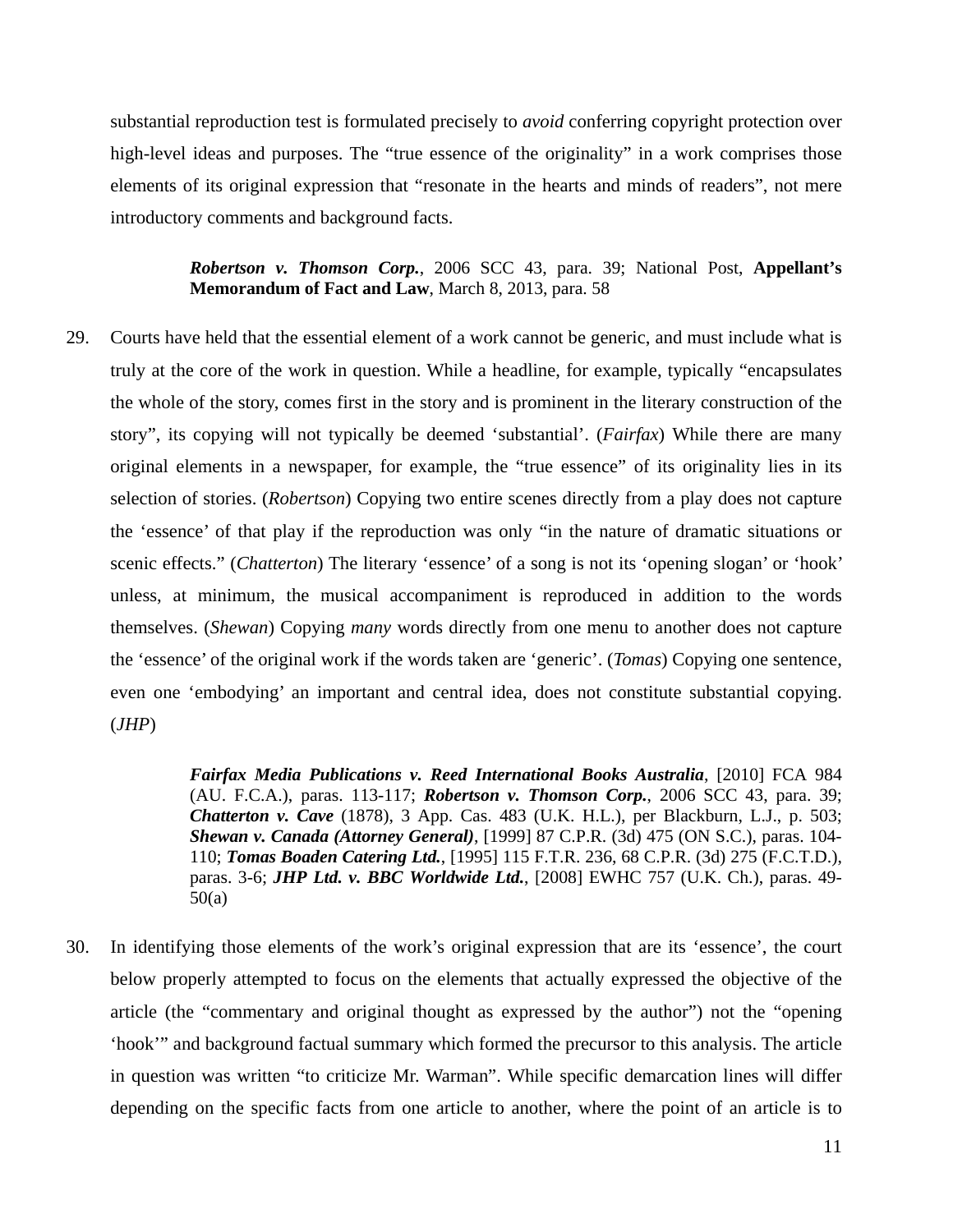'criticize', the 'essence' of that article must include some of that criticism and not only the introductory 'hook' and factual background.

> *Warman v. Fournier*, 2012 FC 803, para. 25; National Post, **Appellant's Memorandum of Fact and Law**, March 8, 2013, para. 58

31. **Use Adversely Affects Plaintiff's Legitimate Activities.** While not definitive, another factor in assessing substantial reproduction is whether the reproduction in question will impact on the plaintiff's legitimate activities. Courts have defined 'legitimate' interests, within the context of the *Copyright* Act, as pertaining to economic rights. Where a given reproduction occurs in the absence of *any* prospect of commercial competition with the original work, this will weigh against a finding of substantial reproduction.

> *Edutile Inc. v. Automobile Protection Assn. (C.A.)*, [2000] 4 F.C. 195, 6 C.P.R. (4<sup>th</sup>) 211 (F.C.A.), para. 23 (reproduction is substantial because it reproduces element that is of consumer value); *Francis, Day & Hunter Ltd. v. Twentieth Century Fox Corp. Ltd.*, [1939] 4 All E.R. 192, 4 D.L.R. 353 (U.K. Privy Council), per Wright, L.J., pp. 199 (author of title of musical work should not be permitted to prevent use of title for completely unrelated motion picture); *U & R Tax Services Ltd. v. H & R Block Canada Inc.*, [1995] 97 F.T.R. 259, 62 C.P.R. (3d) 257 (F.C.T.D.), para. 36 (adverse affect on original work is party of the test for substantial reproduction)

32. The Supreme Court of Canada has stated that the (substantial) reproduction right is most properly and legitimately directed at activities that are 'economic' in character. As stated by Justice Binnie in *Théberge*:

> Generally speaking, Canadian copyright law has traditionally been more concerned with economic than moral rights...The principal economic benefit to the artist or author was (and is) the "sole right to produce or reproduce the work or any substantial part thereof in any material form whatever"  $(s, 3(1))$  for his or her life plus fifty years (s. 6). The economic rights are based on a conception of artistic and literary works essentially as articles of commerce.

In the context of the reproduction right, then, 'legitimate' activities will tend to be commercial or economic activities.

*Théberge v. Galerie d'Art du Petit Champlain Inc.*, 2002 SCC 34, per Binnie, J., para. 12

33. Courts have applied this general principle in the context of assessing whether a given reproduction is 'substantial' or not. A given reproduction is less likely to be 'substantial' if it is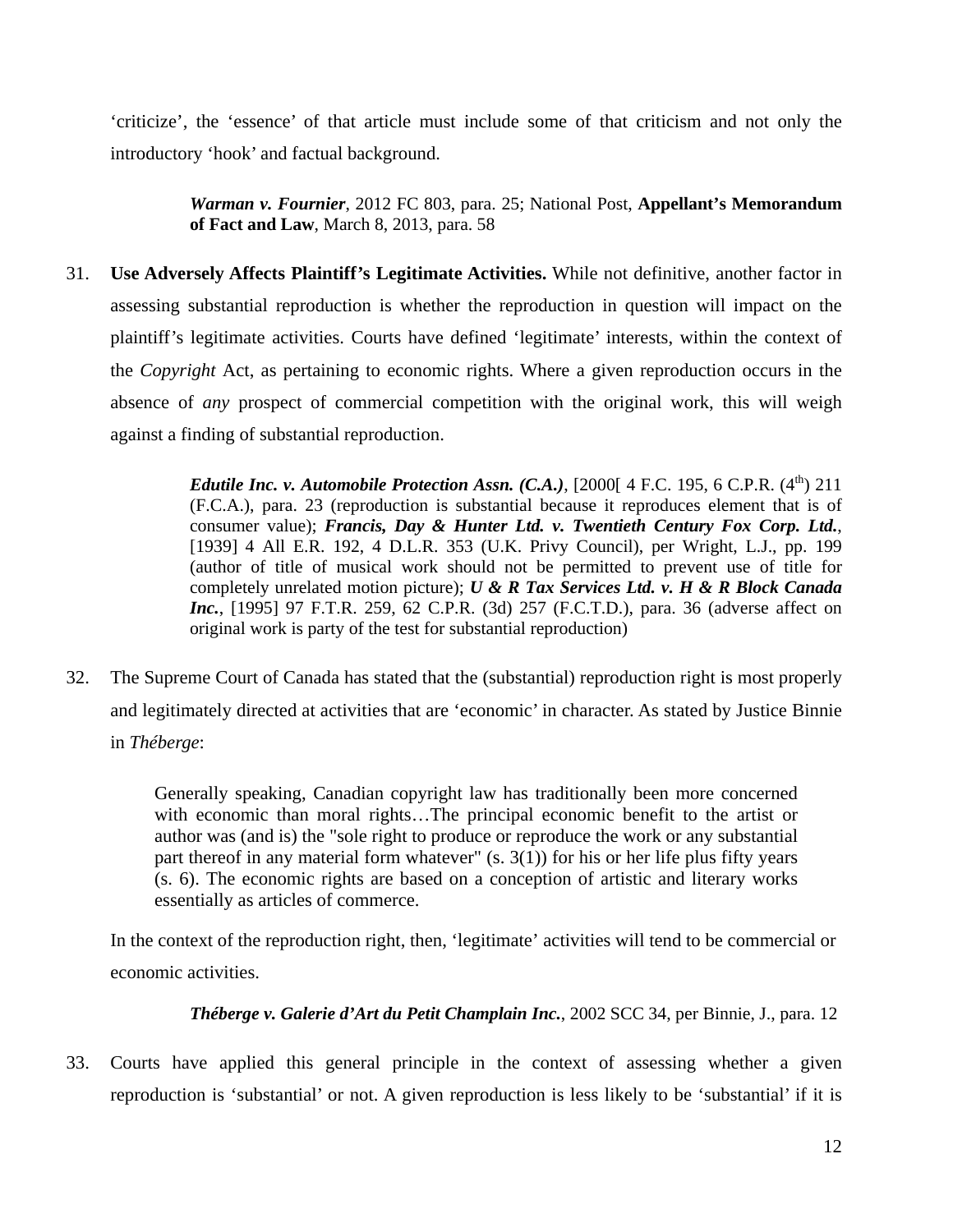unlikely to conflict with the legitimate economic or commercial interests of the rights holder. The principle is stated by McKeown:

The absence of competition may affect the determination. In *Chappell & Co. v. D.C. Thompson & Co.*, the plaintiff was the owner of copyright in a song entitled, "Her Name Is Mary". The defendants published a serial story in their paper under the same title and at the head of each installment they printed the first four lines of the song. After pointing out that the *Copyright Act* was not to be used as an instrument of oppression and extortion, Farwell J. said:

> Can I say in those circumstances, these words being taken for a totally different purpose from any purpose for which the plaintiff's work was published, and being used in a way which really, in my judgment, cannot compete with the plaintiffs in the sense of depriving the plaintiffs of anything to which they would have been properly entitled as owners of the copyright in the musical work, that the defendants have really taken a substantial part of the plaintiff's work? In my judgment, I ought not to come to that conclusion.

The absence of competition or commercial gain is not a defence to an action relating to the making of infringing copies.

J.S. McKeown, "**Fox on Canadian Law of Copyright and Industrial Design**", Digital Edition, (Toronto: Thomson Reuters Canada, 2013), Section 21:2(c)(ii)

34. The court below was therefore right to consider the lack of any potential conflict between the reproduction in question, and any legitimate economic activity of the author:

> Most of the other factors are not directly relevant in this case given the circumstances in which the applicant obtained the copyright: he does not appear to "use" the subject matter of the copyright in the sense of reproducing or publishing the Kay Work. It is a highly critical article about the applicant and it appears he sought the exclusive license to the Kay Work in order to prevent its further publication.

Similarly, the National Post appellant is no longer publishing the Kay Work, the article having been removed from its website in settlement of a defamation lawsuit. In such contexts, the absence of any ongoing economic or commercial interest in the work argues against a finding of substantiality.

> **Affidavit of Richard Warman**, Affirmed June 6, 2011, Exhibit F, p. 58, Appeal Book, Tab 7E; *Warman v. Fournier*, 2012 FC 803, para. 26

35. **Saving Time & Effort.** A final element of the substantial reproduction test is whether the work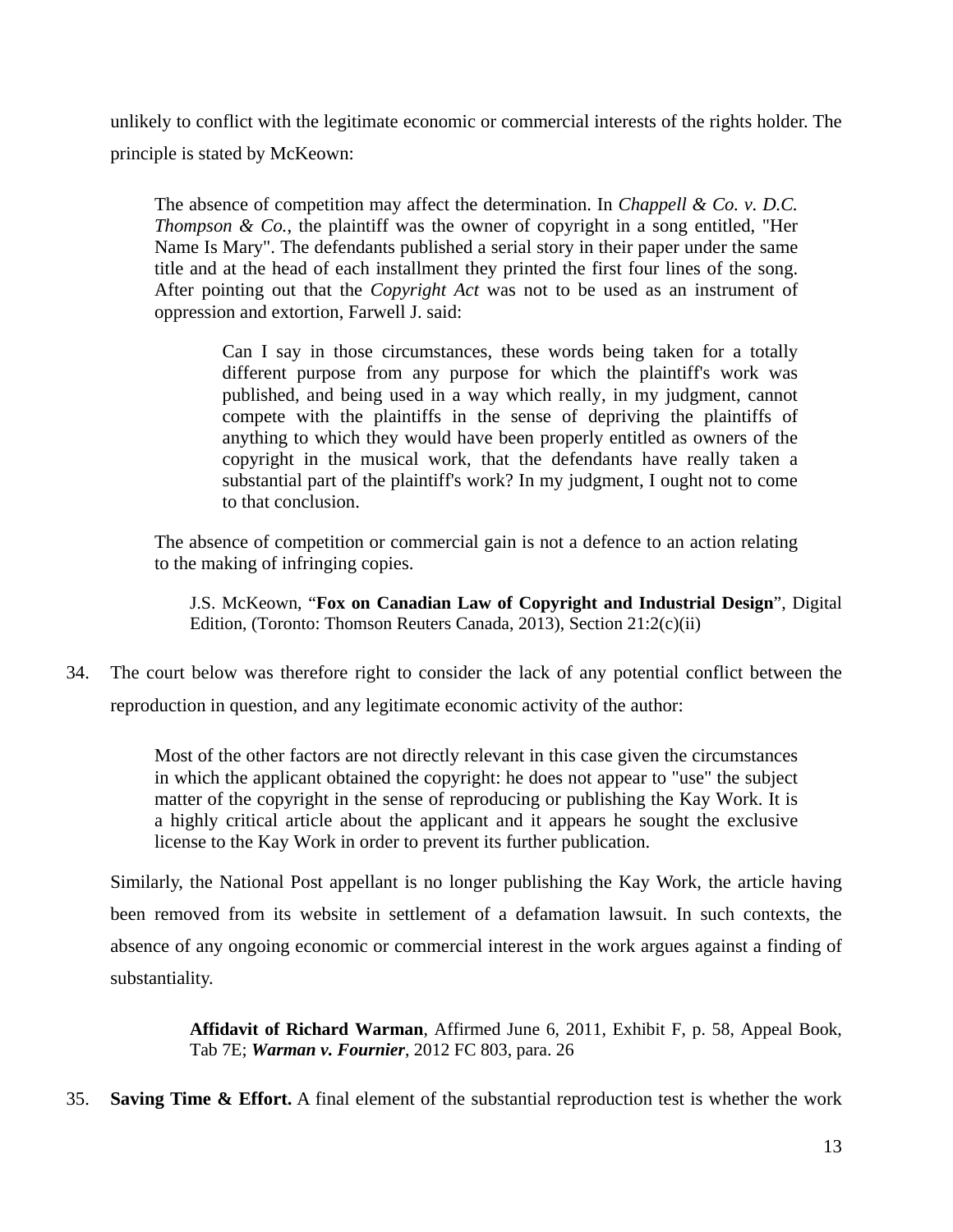was reproduced for the purpose of 'saving time and effort'. Where an element of a work is reproduced merely to save time and effort, it is more likely to be treated as 'substantial'. On the other hand, where a work is reproduced for a different purpose – in this case, to include an excerpt of a work in order to preserve a discussion thread that had been analyzing that work – courts are *less* likely to deem such a reproduction to be 'substantive'.

> *U & R Tax Services Ltd. v. H & R Block Canada Inc.*, [1995] 97 F.T.R. 259, 62 C.P.R. (3d) 257 (F.C.T.D.), para. 35; *Warman v. Fournier*, 2012 FC 803, para. 27

#### **B. PLATFORMS ARE NOT PRIMARILY LIABLE FOR THE INFRINGING CONDUCT OF THIRD PARTY USERS OF THEIR SERVICES**

36. The National Post appellant seeks to impose liability on the respondents for the independent acts of third party users of the respondents' online discussion platform. Specifically, the National Post appellant argues that, prior to receiving any direct knowledge or notification that the full Kay Work had been published to their online discussion platform in violation of the appellant's copyright, the respondents were liable for its reproduction on their site by a third party user of that site. The full-text reproduction of the Kay Work on the Respondents' online discussion platform was concluded on February 18, 2008 by an anonymous visitor to the site who posted it under the pseudonym 'styky'. Upon receiving notification from the Warman appellant on April 18, 2010, that the full-text reproduction had been posted to their site in alleged violation of the Warman appellant's copyright, the respondents removed the article and replaced it with excerpts of the Kay Work.

> National Post, **Appellant's Memorandum of Fact and Law**, March 8, 2013, para. 44 and Tab A; **Affidavit of Richard Warman**, Affirmed June 6, 2011, Exhibit F, p. 58, Appeal Book, Tab 7E; *Warman v. Fournier*, 2012 FC 803, para. 7

37. Canadian copyright law does not impose liability on platforms for merely facilitating the infringing acts of reproduction of third parties. A platform must first be held to have authorized such reproduction. Absent specific knowledge of the infringing act of reproduction, an online platform cannot be held to have either committed or authorized that act. The basic principle upon which the concept rests is intuitive: we do not, at law, make one responsible for the activities of another. More specifically, merely authorizing the use of equipment or platforms by others does not, in and of itself, amount to liability for all wrongful acts conducted by its use. This principle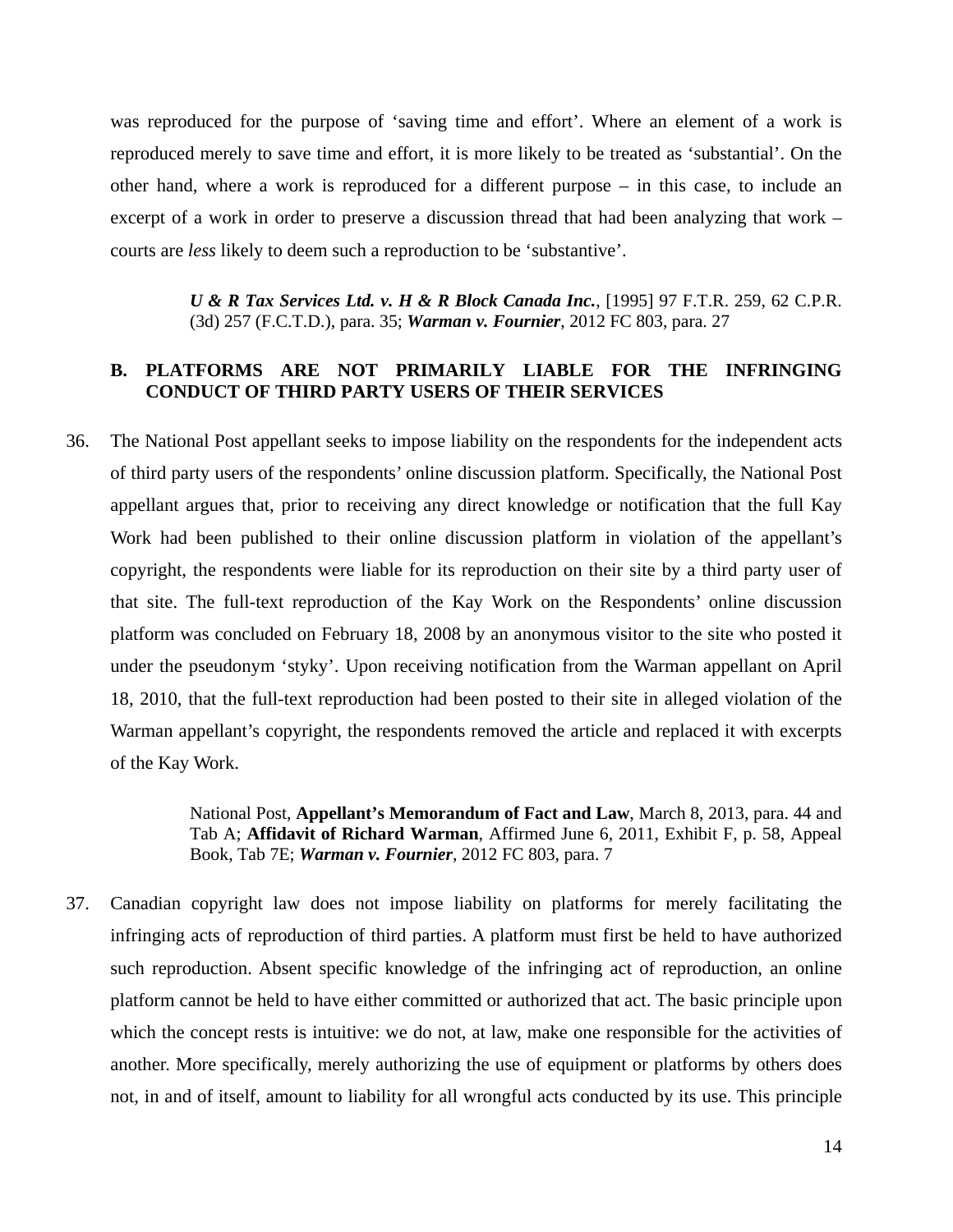was summarized long ago by Justice Rand: "It would be as if a person who lets a gun to another is to be charged with "authorizing" hunting without a game license" and, more recently and succinctly, by Justice Binnie: "Don't shoot the messenger!"

> *CCH Canadian Ltd. v. Law Society of Upper Canada*, 2004 SCC 13, per McLachlin, C.J., para. 38 [CCH]; *Society of Composers, Authors and Muisc Publishers of Canada v. Canadian Assn. of Internet Providers*, 2004 SCC 45, per Binnie, J., para. 92 [SOCAN]; *Muzak Corp. v. Composer, Authors & Publishers Association of Canada Ltd.*, [1953] 2 S.C.R. 182, per Rand, J., p. 189

38. There are numerous Canadian cases limiting primary liability for the mere provision of equipment or services *capable* of being abused to infringe copyright. In *CCH*, the Supreme Court of Canada held that libraries providing photocopying machines for use by their visitors are not liable for specific acts of reproduction conducted on those machines in violation of third party copyright. This freedom from liability persists even in the presence of general knowledge (para. 44) that patrons of the library *could* use the machines for infringing purposes: "…a person does not authorize infringement by authorizing the mere use of equipment that could be used to infringe copyright."

> *CCH Canadian Ltd. v. Law Society of Upper Canada*, 2004 SCC 13, per McLachlin, C.J., paras. 38, 41, 44 [CCH]; *Muzak Corp. v. Composer, Authors & Publishers Association of Canada Ltd.*, [1953] 2 S.C.R. 182, per Rand, J., p. 189; *Vigneux v. Canadian Performing Right Society*, [1945] 1 All ER 432 (P.C.), p. 439

39. An Internet service provider is not held liable if some of its customers use its services to procure unauthorized copies of musical works over the Internet. The Court held that Internet Service Providers and online content hosting services cannot be held to have authorized these infringing activities simply by providing internet access. It did not matter that "Internet intermediaries *know* that material (including copyright material) placed on their facilities by content providers will be accessed by end users." Nor was it relevant that ISPs *profit,* in a general and indirect way, from this infringing activity, as access to infringing content is a motivator for some to obtain Internet access.

> *Society of Composers, Authors and Muisc Publishers of Canada v. Canadian Assn. of Internet Providers*, 2004 SCC 45, per Binnie, J., para. 121

40. Similarly, selling audio recording equipment (tape recorders) that, once purchased by members of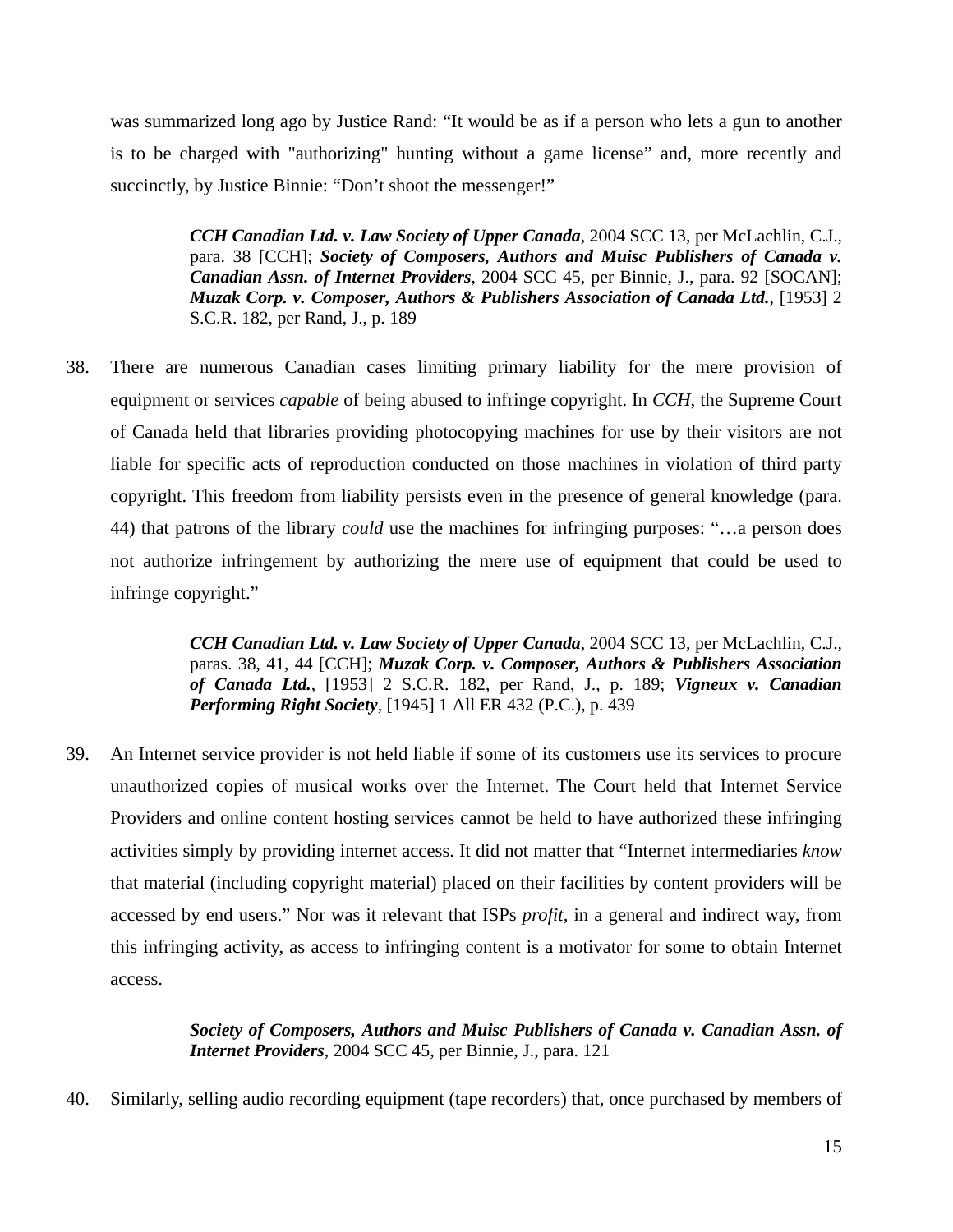the general public, can be used to reproduce audio works onto blank media in violation of copyright is not a violation of copyright law. While tape recorders certainly facilitate infringing activity, vendors of these recorders do not 'authorize' their customers to use such equipment at home in ways that infringe copyright. Even if the vendor of audio recording equipment expressly advertises the "increased efficiency of a facility capable of being employed to break the law", this does not amount to 'authorization' as it is the ultimate customer alone who can "decide whether to record or play and what material is to be recorded." Likewise, merely providing the electronic transcriptions and program schedules necessary for a third party to perform certain musical works live does not make the provider of these transcripts liable where the third party in question then misuses these transcripts to perform those songs in violation of their author's performance rights.

> *Muzak Corp. v. Composer, Authors & Publishers Association of Canada Ltd.*, [1953] 2 S.C.R. 182, per Rand, J., p. 189; *Vigneux v. Canadian Performing Right Society*, [1945] 1 All ER 432 (P.C.), p. 439; *CBS Songs Ltd. v. Amstrad Consumer Electronics*, [1988] 2 All ER 484 (U.K. H.L.), p. 492

41. This is in keeping with broader trends, in Canada and abroad, that consistently treat the merely facilitative acts of platforms and Internet intermediaries as legally 'neutral', 'innocent' or 'passive'. With the increasing growth of usage-based services, a range of intermediaries have been recognized as mere 'facilitators' of the activities of others:

> At the same time, the issue of liability for third-party content or activities became a major concern not just for the traditional ISP community, but also for Internet hosts such as universities, traditional media organisations online, such as the BBC or the Times, software providers, libraries, chat rooms and blog sites, individuals with their own websites and emerging social networking sites. Potential liability also affected communications intermediaries such as Internet backbone providers, cable companies and mobile phone operators. Providers of telecommunications services, such as mobile operators, began providing content and value-added services such as geolocational data. This showed the need for an online intermediary liability regime that was practical, uniform, acceptable to industry and also protective of consumers, citizens, institutions and businesses.

OECD, "**The Role of Internet Intermediaries in Advancing Public Policy Objectives**", June 2011, DSTI/ICCP(2010)11/FINAL; L. Edwards, "**Role and Responsibilities of Internet Intermediaries in the Field of Copyright and Related Rights**", 2011, Report, WIPO

42. This general immunity from direct or primary liability is not absolute. It often terminates once the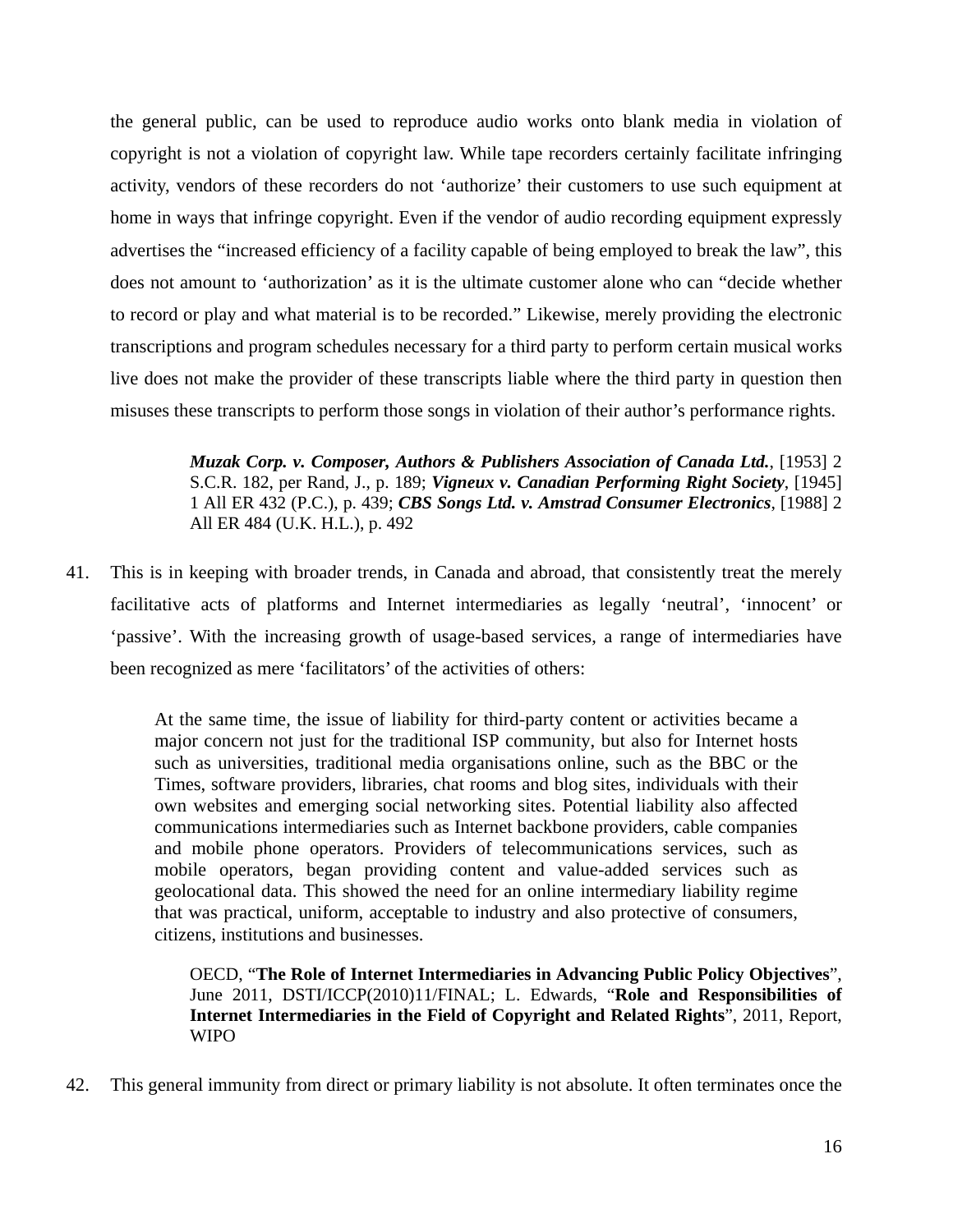intermediary in question ceases to act as a 'mere conduit' or 'facilitator' for the infringing activities of others and can be taken to 'authorize' these. The touchstones for remaining a 'mere facilitator' are specific knowledge and control. Put another way, for Internet intermediaries immunity ends and liability starts when knowledge of the infringing nature of a specific third party act is gained and the intermediary is capable of (but fails to) take adequate remedial action upon receipt of such knowledge. Vaver explains:

So knowing of or suspecting infringement is different from authorizing it. Providing equipment that can be used for either lawful or unlawful purposes is not authorization either, any more than sale of a firearm implies the seller's authorization to the buyer to commit crimes with it. Authorization implies control, and neither a firearms seller nor a library controls what people do with equipment that is made available to them.

Similarly, without knowledge of the infringing nature of a specific act, the intermediary is unable to exert control over that act: "While knowledge of the infringing nature of a work is not a defence to copyright actions generally, nevertheless the presence of such knowledge would be a factor in the evaluation of the 'conduit' status of an Internet Service Provider."

> *Society of Composers, Authors and Muisc Publishers of Canada v. Canadian Assn. of Internet Providers*, 2004 SCC 45, per Binnie, J., para. 99; *isoHunt Web Technologies Inc. v. EMI Group Canada Inc.*, 2009 BCSC 1837, para. 6, affirmed 2009 BCCA 618; D. Vaver, "**Intellectual Property Law: Copyright, Patents, Trade-Marks**", *2nd Ed.*, (Toronto: Irwin Law, 2011), p. 178

43. Most frequently, secondary liability for intermediaries manifests as 'notice-takedown' liability, where an intermediary becomes liable upon receiving notice of a specific third-party infringing content within its control and failing to take down this content within a reasonable time thereafter. This is explained, cautiously, in *SOCAN v. CAIP*:

> The knowledge that someone *might* be using neutral technology to violate copyright...is not necessarily sufficient to constitute authorization, which requires a demonstration that the defendant did '(g)ive approval to; sanction, permit; favour, encourage" (*CCH*, at para 38) the infringing conduct...notice of infringing content, and a failure to respond by "taking it down" may in some circumstances lead to a finding of "authorization".

Notice-takedown liability has been employed in a number of contexts, most notably, as a means of mediating secondary liability for those who merely 'facilitate' defamatory publication.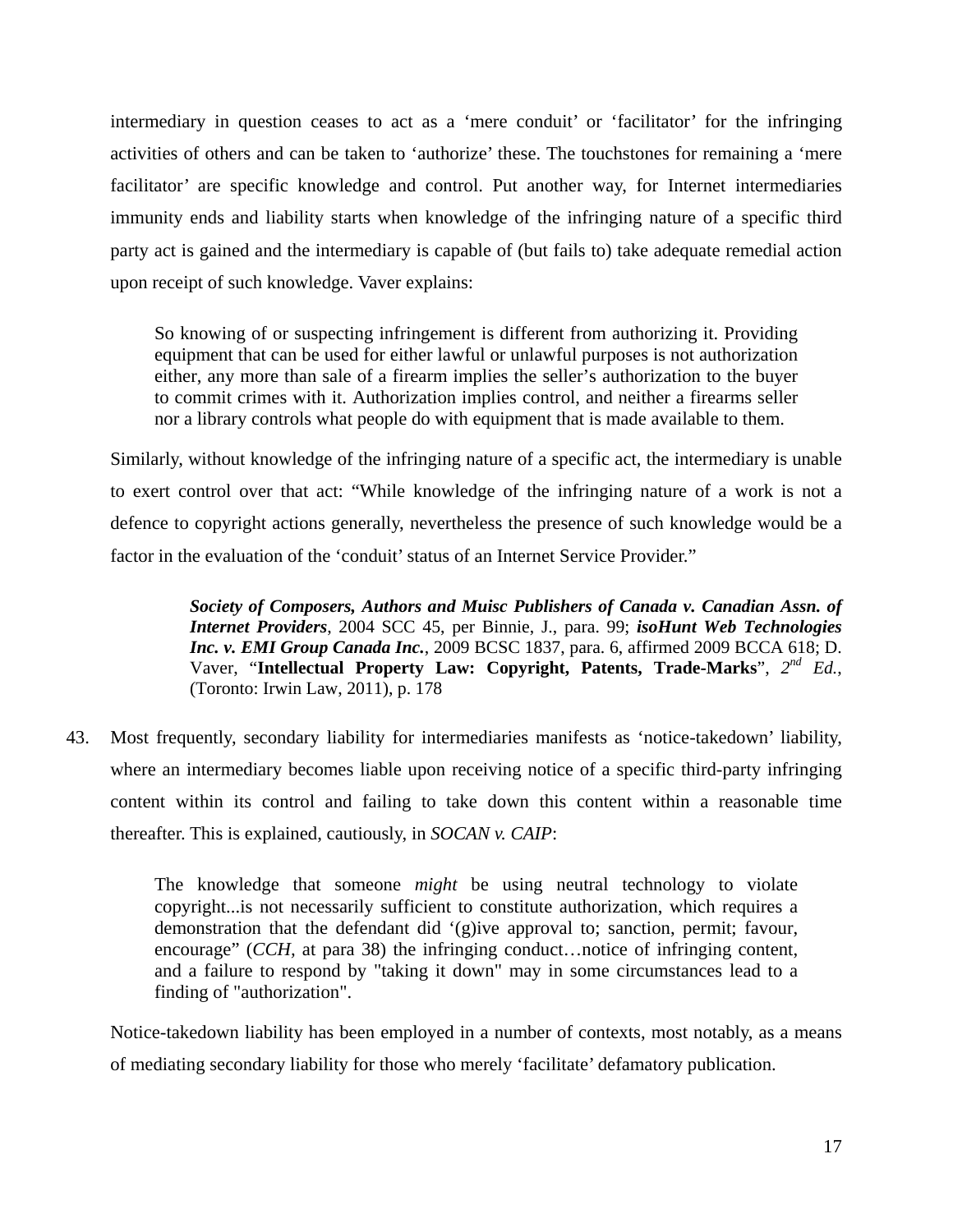*Society of Composers, Authors and Muisc Publishers of Canada v. Canadian Assn. of Internet Providers*, 2004 SCC 45, per Binnie, J., para. 127; *isoHunt Web Technologies Inc. v. EMI Group Canada Inc.*, 2009 BCSC 1837, paras. 6 and 12, affirmed 2009 BCCA 618; *Crookes v. Newton*, 2011 SCC 47, per Abella, J., paras. 16-21

44. While notice-takedown liability is the most rigorous and common form of secondary liability, some courts have raised concerns about potential adverse effects that may result from imposing this form of liability onto the activities of third parties. This has led some courts to question what might constitute effective 'notice' as well as what remedial action should be required upon receiving such notice. In *SOCAN v. CAIP*, for example, on the issue of authorization, the Court warned:

> …notice of infringing content, and a failure to respond by "taking it down" may in some circumstances lead to a finding of "authorization". However, that is not the issue before us. Much would depend on the specific circumstances. An overly quick inference of "authorization" would put the Internet Service Provider in the difficult position of judging whether the copyright objection is well founded, and to choose between contesting a copyright action or potentially breaching its contract with the content provider. A more effective remedy to address this potential issue would be the enactment by Parliament of a statutory "notice and take down" procedure as has been done in the European Community and the United States.

*Society of Composers, Authors and Muisc Publishers of Canada v. Canadian Assn. of Internet Providers*, 2004 SCC 45, per Binnie, J., para. 127

45. Courts in some jurisdictions have held that some parties are *so* passive with respect to some third party infringing activity, that they should not be liable at all (*Crookes v. Newton:* "Recently, jurisprudence has emerged suggesting that some acts are so passive that they should not be held to be [defamatory] publication…considering the potential liability of an Internet service provider, the court held that in order to hold someone liable as a publisher, '[i]t is not enough that a person merely plays a passive instrumental role in the process'; there must be 'knowing involvement in the process of publication of the relevant words'"). Other courts have held that, in some contexts, imposing 'takedown-like' obligations is extreme and leads to adverse impact on fundamental rights of users. In *Scarlet Extended v. SABAM*, the European Court of Justice rejected a remedy that would have obligated a Belgian ISP to block all of its customers from accessing a particular infringing site on the basis that this would be costly for the ISP, and would impact on the privacy and free expression rights of its customers.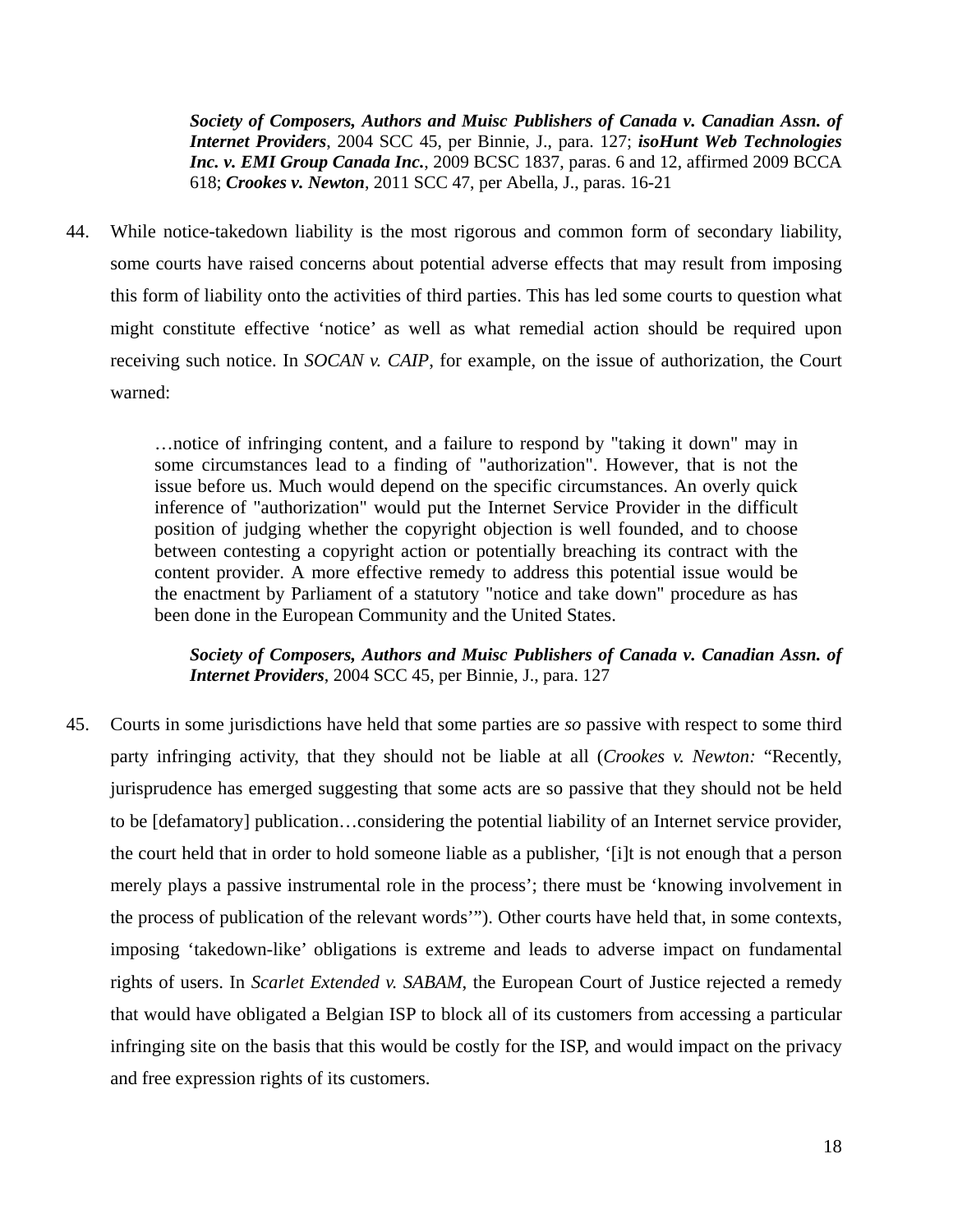*Scarlet Extended SA v. Société belge des auteurs, compositeurs et éditeurs SCRL (SABAM)*, [2011] Case C-70/10, ECR 00000 (E.C.J.), paras. 48, 50-53; *Crookes v. Newton*, 2011 SCC 47, per Abella, J., para. 21

46. Canadian legislatures have recently enacted 'notice-notice' liability for Internet Service Providers, hosting sites and search engines within the *Copyright Act*. Such entities need not 'take down' allegedly infringing content upon receiving notice, but must forward notice of the infringement allegation to the third party subscriber accused of having committed it (recently codified in sections 41.25-41.27 of the *Copyright Act*). Other courts have stated that intermediaries should be liable even if they have *no* notice of specific infringing activity. For example, where an online platform is provided *primarily* to enable infringing acts, and where the operators of such a platform have direct knowledge of this, a platform might be held liable even in the absence of 'notice-based' liability (recently codified in section 27(2.3)-(2.4) of the *Copyright Act*).

> *Copyright Act,* R.S.C., 1985, c. C-42, ss. 27(2.3)-(2.4) and 41.25-41.27; *isoHunt Web Technologies Inc. v. EMI Group Canada Inc.*, 2009 BCSC 1837, affirmed 2009 BCCA 618, para. 6

47. While intermediary liability should be articulated only with great caution, on the facts of this case, none of these issues are raised, as the respondents took down the full-text Kay Work upon receiving notice form the Warman appellant claiming reproduction of the work on the respondents' site infringed his copyright. However, it would be an error in law to impose direct liability onto the respondents for a work reproduced on their online discussion platform by a third party user of that site.

## **C. INJUNCTIVE RELIEF NOT AVAILABLE AFTER STATUTORY LIMITATIONS EXPIRE**

48. CIPPIC supports the submissions made by the CCIA intervener to the effect that a work is not 'reproduced' every day it remains on the Internet. We note, in addition, that the limitation provision found in the *Copyright Act* applies to *all* remedies available for copyright infringement, including injunctions. While exceeding a limitation period is not a bar to injunctions against *future* acts of infringement, there is no such act contemplated in the context of online publication. An article is reproduced when first 'posted' much as a book is reproduced when first published.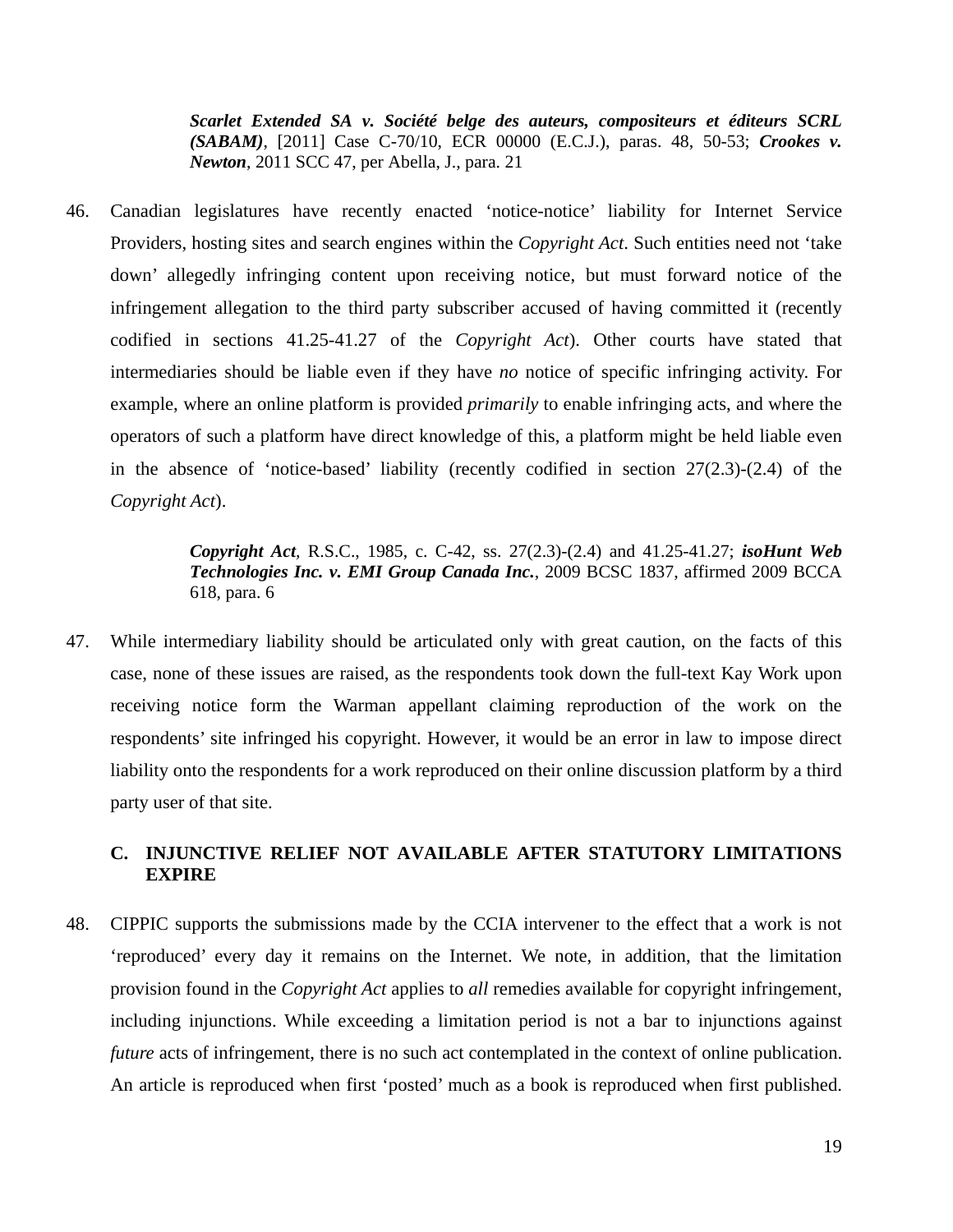The fact that a book remains in circulation does not, in and of itself, amount to a distinct act of infringement and, hence, does not trigger the availability of equitable remedies (although publication of future copies may be prevented). Similarly, the ongoing circulation of an online work does not extend the availability of injunctive relief indefinitely.

> *Copyright Act*, R.S.C. 1985, c. C-42, section 43.1; *Wall v. Horn Abbot Ltd***.**, 2007 NSSC 197, para. 455

## **PART IV – ORDER SOUGHT**

49. CIPPIC asks that the court take its submission into account in determining this appeal CIPPIC does not seek costs in this matter and asks that costs not be awarded against it.

ALL OF WHICH IS RESPECTFULLY SUBMITTED this 17<sup>th</sup> day of July, 2013

## **Counsel for the Intervener**

Samuelson-Glushko Canadian Internet Policy & Public Interest Clinic (CIPPIC) University of Ottawa, Faculty of Law 57 Louis Pasteur St. Ottawa, Ontario K1N 6N5

> Telephone: (613)562-5800 (ext 2558) Fax: (613)562-5417 E-mail: dfewer@uottawa.ca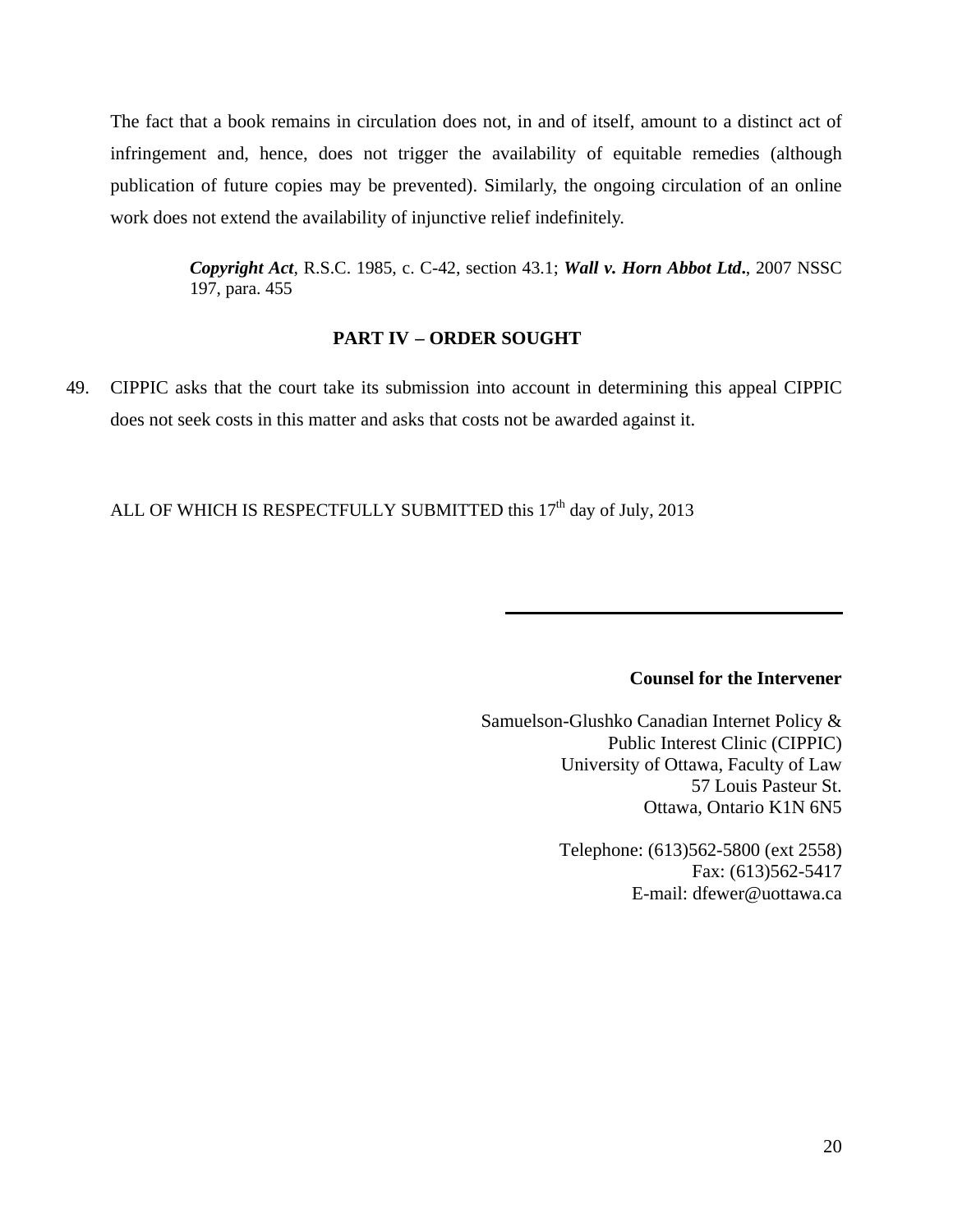# **PART V – LIST OF AUTHORITIES**

| <b>AUTHORITY</b> |                                                                                                                                                                                          | <b>FACTUM</b><br><b>REFERENCE</b> |
|------------------|------------------------------------------------------------------------------------------------------------------------------------------------------------------------------------------|-----------------------------------|
|                  | <b>Statutes</b>                                                                                                                                                                          |                                   |
| 1.               | Copyright Act, R.S.C., 1985, c. C-42                                                                                                                                                     | 9, 46, 48                         |
| 2.               | Council Directive 2001/29/EC, [2001] O.J. L. 167/10, on the harmonization<br>of certain aspects of copyright and related rights in the information society,<br>$(E.U.)$ , Article $2(a)$ | 16                                |
|                  | <b>Jurisprudence</b>                                                                                                                                                                     |                                   |
| 3.               | Atomic Energy of Canada Limited v. AREVA NP Canada Ltd., 2009 FC 980                                                                                                                     | 27                                |
| 4.               | CBS Songs Ltd. v. Amstrad Consumer Electronics, [1988] 2 All ER 484<br>(U.K. H.L.)                                                                                                       | 40                                |
| 5.               | CCH Canadian Ltd. v. Law Society of Upper Canada, 2004 SCC 13                                                                                                                            | 37-38                             |
| 6.               | Chatterton v. Cave (1878), 3 App. Cas. 483 (U.K. H.L.)                                                                                                                                   | 29                                |
| 7.               | Crookes v. Newton, 2011 SCC 47                                                                                                                                                           | 43, 45                            |
| 8.               | Edutile Inc. v. Automobile Protection Assn. (C.A.), [2000] 4 F.C. 195, 6<br>C.P.R. $(4^{th})$ 211 (F.C.A.)                                                                               | 31                                |
| 9.               | Fairfax Media Publications v. Reed International Books Australia, [2010]<br>FCA 984 (Australian Federal Court of Appeal)                                                                 | 9, 12, 14, 20, 29                 |
| 10.              | Francis, Day & Hunter Ltd. v. Twentieth Century Fox Corp. Ltd., [1939] 4 All<br>E.R. 192, 4 D.L.R. 353 (U.K. Privy Council)                                                              | 9-11, 23, 31                      |
| 11.              | Flamand v. Société Radio-Canada, [1967] 53 C.P.R. 217 (Que. S.C.)                                                                                                                        | 10                                |
| 12.              | Hutton v. Canadian Broadcasting Corporation, 1992 ABCA 39                                                                                                                                | 15                                |
| 13.              | <i>Ice TV v. Nine Network Australia</i> , [2009] HCA 14 (High Court of Australia)                                                                                                        | 12, 14, 25                        |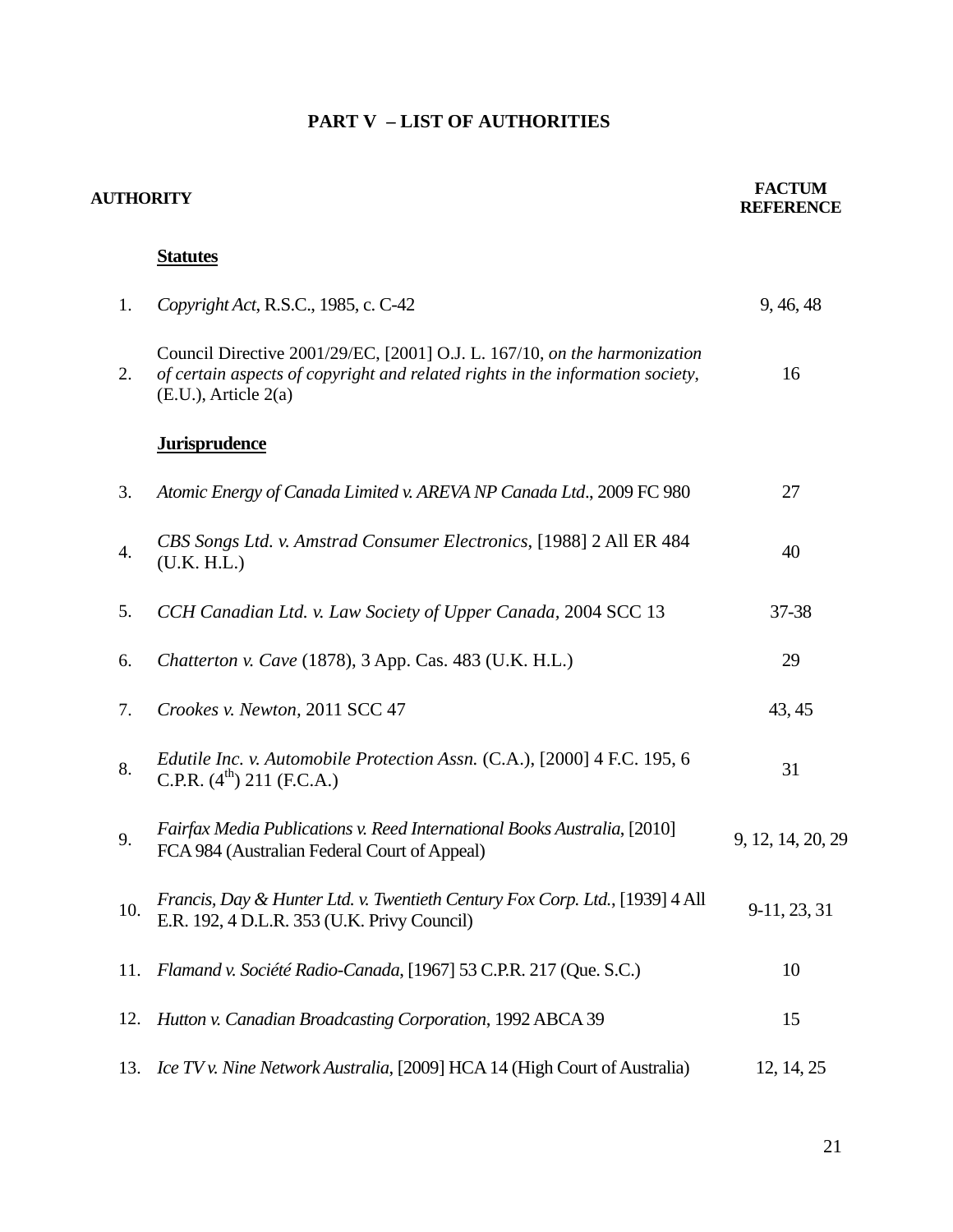| 14. | Infopaq International A/S v. Danske Dagblades Forening, 2009 ECR I-06569<br>(E.C.J.)                                                | 16             |
|-----|-------------------------------------------------------------------------------------------------------------------------------------|----------------|
| 15. | isoHunt Web Technologies Inc. v. EMI Group Canada Inc., 2009 BCSC<br>1837, affirmed 2009 BCCA 618                                   | 42-43, 46      |
| 16. | JHP Ltd. v. BBC Worldwide Ltd., [2008] EWHC 757 (U.K. Ch.)                                                                          | 29             |
| 17. | King Features Syndicate Inc. v. Lechter, [1950] 12 C.P.R. 60 (Ex. Ct.)                                                              | 24             |
| 18. | Ladbroke (Football) v. William Hill (Football) Ltd., [1964] 1 All ER 465 (U.K.<br>H.L.                                              | 20             |
| 19. | Muzak Corp. v. Composer, Authors & Publishers Association of Canada<br>Ltd., [1953] 2 S.C.R.                                        | 37-38, 40      |
| 20. | Preston v. Twentieth Century Fox Canada, [1990] 38 F.T.R. 183, 33 C.P.R.<br>$(3d) 242$ (F.C.T.D.)                                   | 15, 20         |
| 21. | Prism Hospital Software Inc. v. Hospital Medical Records Institute, [1994] 57<br>C.P.R. (3d) 129 (B.C.S.C.)                         | 20, 27         |
| 22. | Robertson v. Thomson Corp., 2006 SCC 43                                                                                             | 21-22, 28-29   |
| 23. | Scarlet Extended SA v. Société belge des auteurs, compositeurs et éditeurs<br>SCRL (SABAM), [2011] Case C-70/10, ECR 00000 (E.C.J.) | 45             |
| 24. | Shewan v. Canada (Attorney General), [1999] 87 C.P.R. (3d) 475 (ON<br>S.C.                                                          | 29             |
| 25. | Society of Composers, Authors and Muisc Publishers of Canada v.<br>Canadian Assn. of Internet Providers, 2004 SCC 45                | 37, 39, 42-44  |
| 26. | Théberge v. Galerie d'Art du Petit Champlain Inc., 2002 SCC 34                                                                      | 12, 32         |
| 27. | Tomas v. Boaden Catering Ltd., [1995] 115 F.T.R. 236, 68 C.P.R. (3d) 275<br>(F.C.T.D.)                                              | 15, 29         |
| 28. | U & R Tax Services Ltd. v. H & R Block Canada Inc., [1995] 97 F.T.R. 259, 62<br>C.P.R. (3d) 257 (F.C.T.D.)                          | 12, 27, 31, 35 |